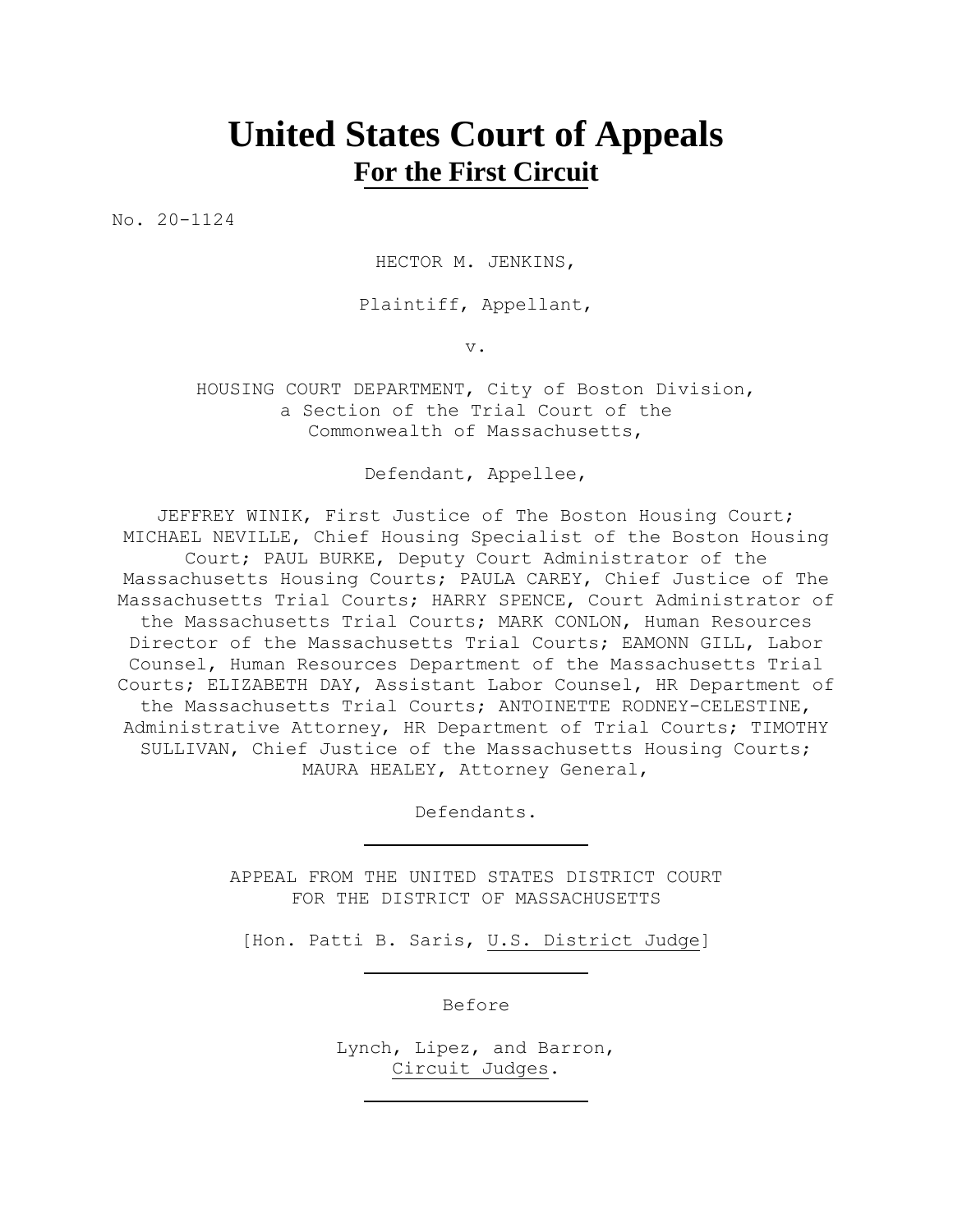Robert J. Shapiro for appellant.

Michelle Liszt Sandals, Assistant Attorney General, Massachusetts Attorney General's Office, with whom Howard Meshnick, Assistant Attorney General, Massachusetts Attorney General's Office was on brief, for appellee.

October 18, 2021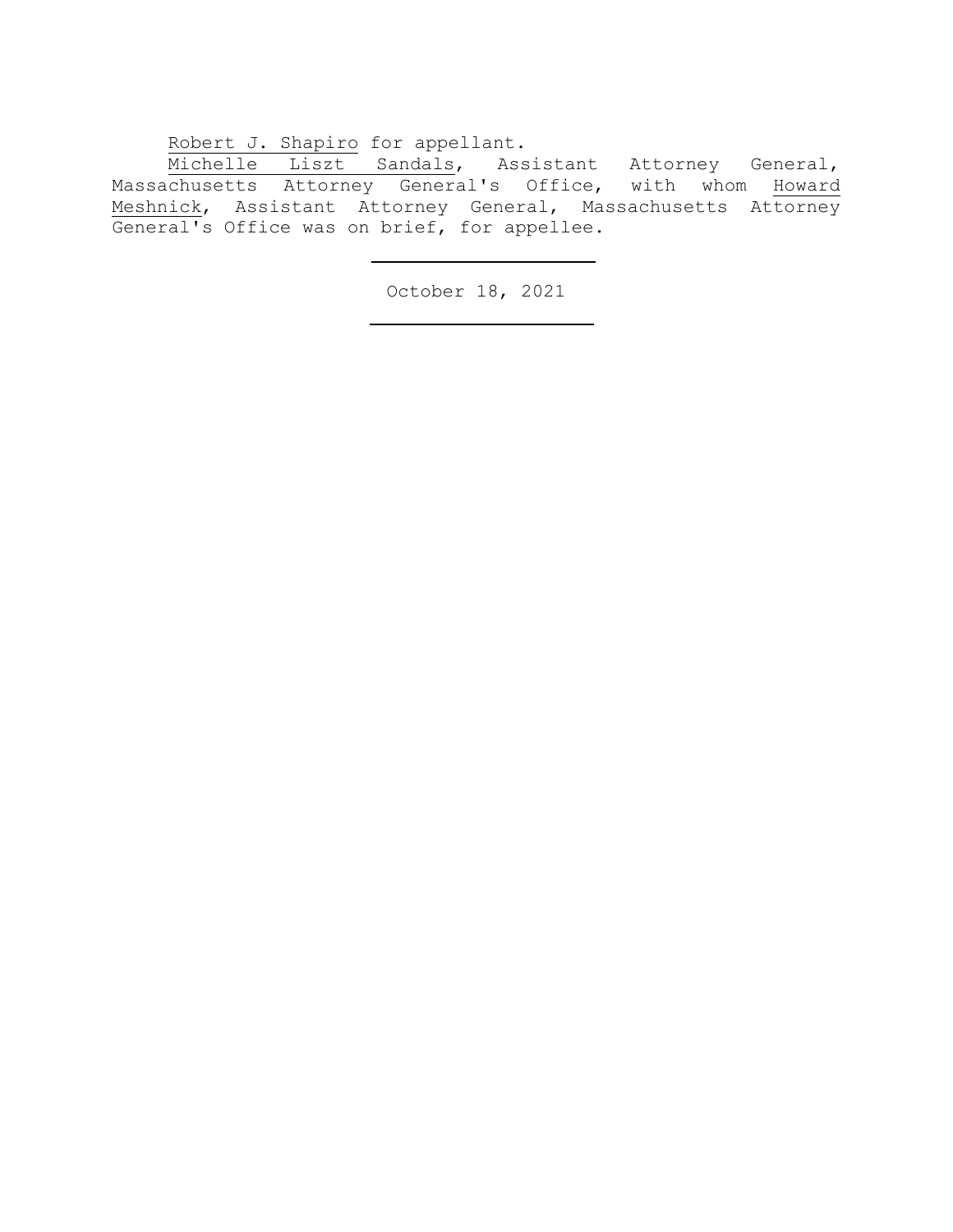## **BARRON**, **Circuit Judge**. Hector Jenkins was a Housing

Specialist Department officer and mediator in the Boston Housing Court for over twenty-three years before he was fired from his job there in July 2016. He thereafter filed suit against a number of defendants in the District of Massachusetts in which he alleged that his termination violated 42 U.S.C. § 1983 and Titles VI and VII of the Civil Rights Act of 1964.

The District Court dismissed Jenkins's § 1983 and Title VI claims, and Jenkins does not contest those rulings here. He challenges on appeal only the District Court's grant of summary judgment to the Housing Court Department ("Trial Court") on his Title VII retaliation claim, its dismissal of his Title VII hostile work environment claim for a failure to exhaust administrative remedies, and its denial of his leave to amend his complaint to add a claim of disability discrimination in violation of § 504 of the Rehabilitation Act. Finding no merit to Jenkins's challenges, we affirm the rulings below.

## **I.**

Jenkins, who is Black and immigrated to the United States from Costa Rica, began working as a Housing Specialist in the Boston Housing Court in 1993. In 1995, Jeffrey Winik was appointed an associate justice of the Boston Housing Court. Around 2004, the Chief Housing Specialist -- Jenkins's immediate supervisor - resigned. By that time, Winik had become the First Justice of the

- 3 -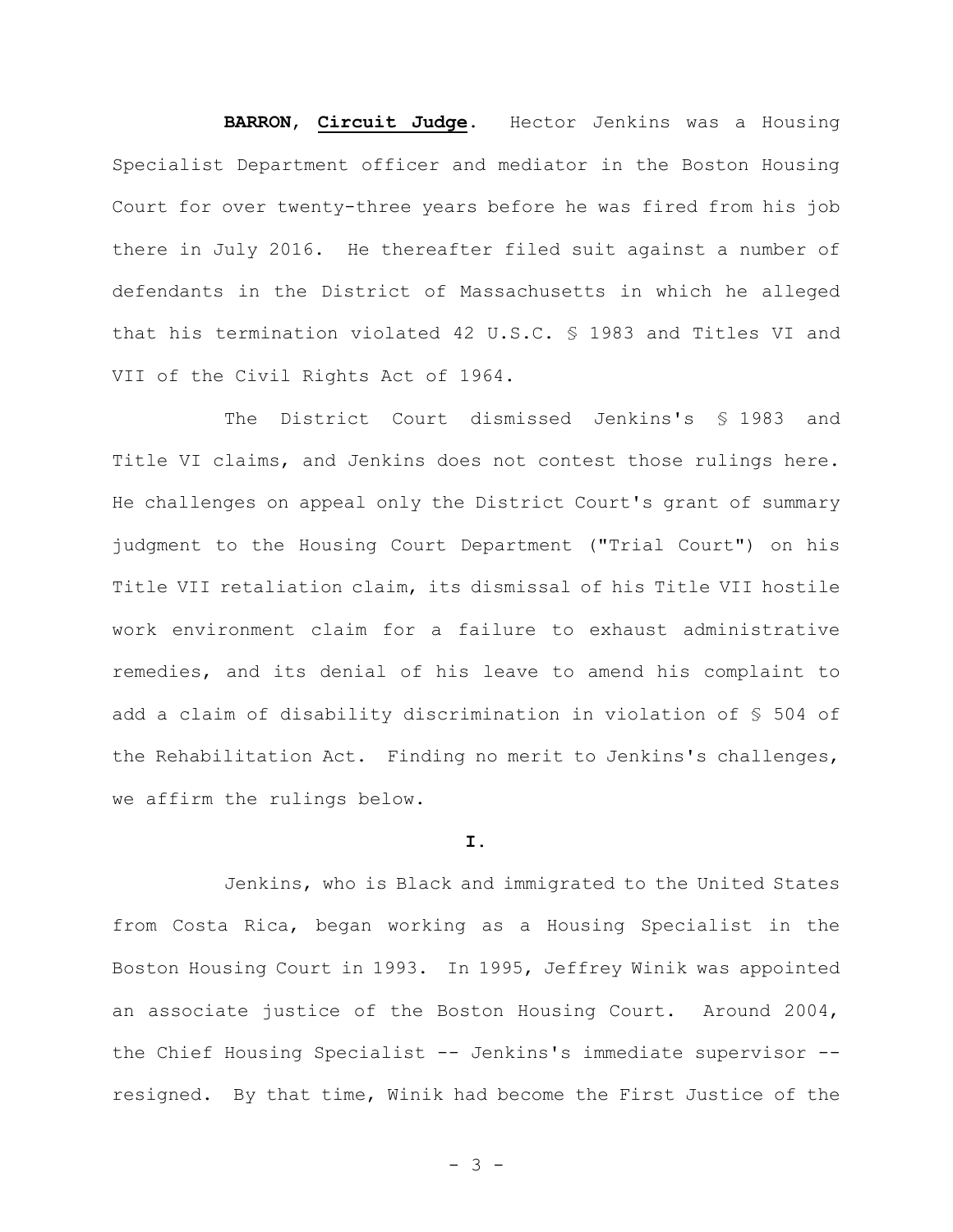Boston Housing Court and was thus responsible for appointing the Chief Housing Specialist.

Judge Winik ultimately appointed Michael Neville, a white man, to the position. Jenkins complained to superiors, court administrators, and others that the hiring process "violated court rules and constituted illegal patronage." Jenkins was administratively banned from Winik's courtroom and threatened with suspension. Jenkins also contends that Neville, who was aware of Jenkins's repeated complaints about his hiring, treated Jenkins harshly, including yelling at Jenkins, calling him "crazy," and making comments that Jenkins understood as racist, such as "you can complain to your boy Obama if you want" and "we don't want you here," and referring to Jenkins and other minority individuals as "lazy."

In 2015, Jenkins was placed on administrative leave after sending multiple long emails to his co-workers -- at least ten emails in the span of a month. These emails largely concerned the 2005 appointment of Neville as Chief Housing Specialist. They also repeated Jenkins's longstanding complaints about the Trial Court's treatment of litigants.

Upon Jenkins's returning to work after his period on leave had ended, he was reminded of the proper channels through which he could communicate any complaints. He was also informed that his complaints would be investigated.

 $- 4 -$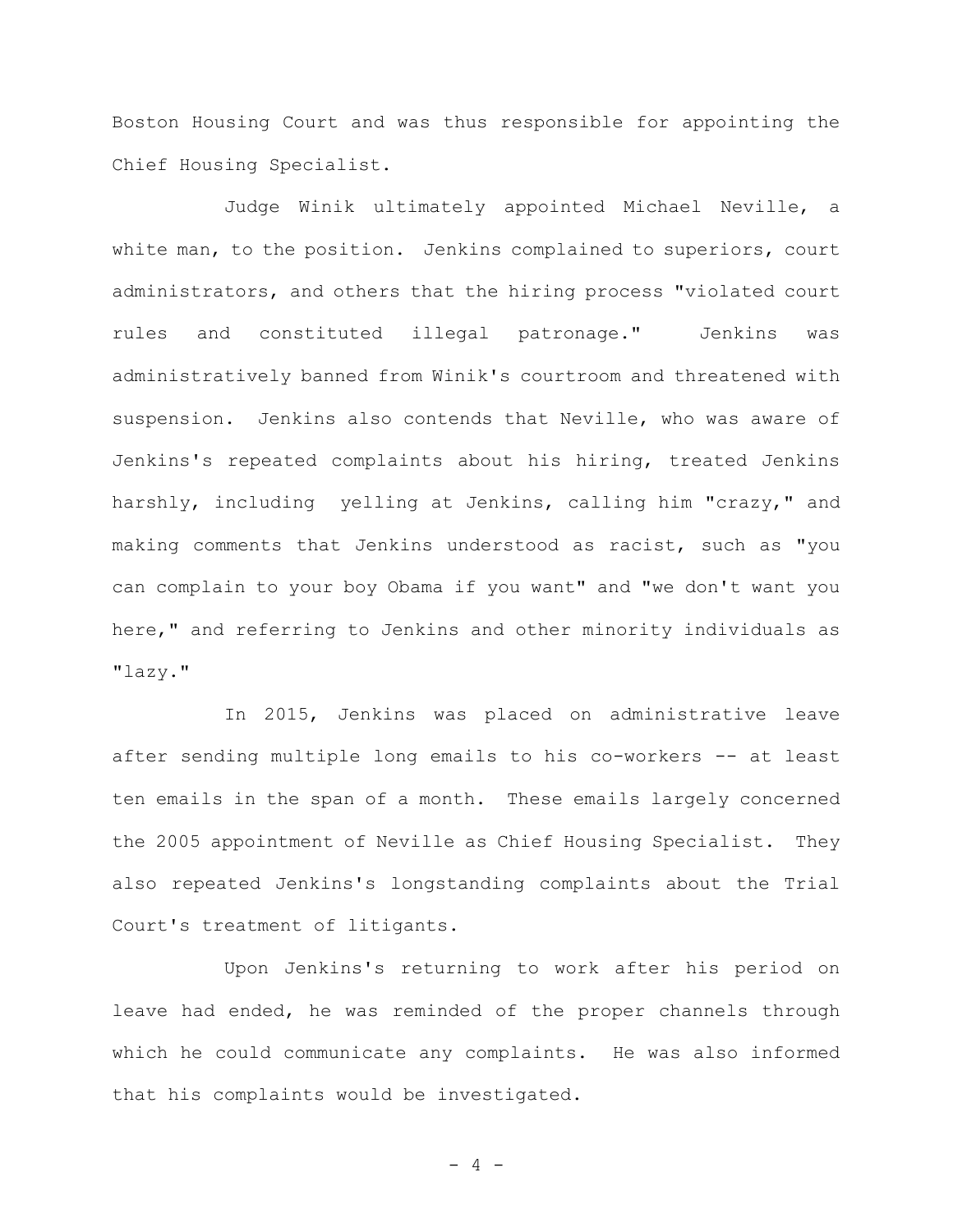The investigation took eight months, during which Jenkins continued to voice his complaints by sending long emails to Trial Court staff. The investigation culminated in a meeting to share the findings of the investigation into Jenkins's complaints. Jenkins and the Trial Court disagree about what transpired at the meeting.

Jenkins contends that instead of discussing the legitimacy of his complaints, the meeting focused on disciplining him for making the complaints in the first place. Other attendees at the meeting asserted that Jenkins behaved in an unprofessional manner, talking in a loud voice over others and refusing to listen. They reported that Jenkins "once again acted confrontational, abusive and threatening to the point that they were concerned for their safety."

After that meeting, Jenkins was informed that his "complaint was investigated, findings were issued, and the matter [was] now closed." He was also warned that if he continued to make complaints via email he could be subject to disciplinary action.

Jenkins continued to send emails detailing his complaints, and he was put on administrative leave for a second time on March 17, 2016.This period of administrative leave ended after a disciplinary hearing was held in June 2016.

$$
-5-
$$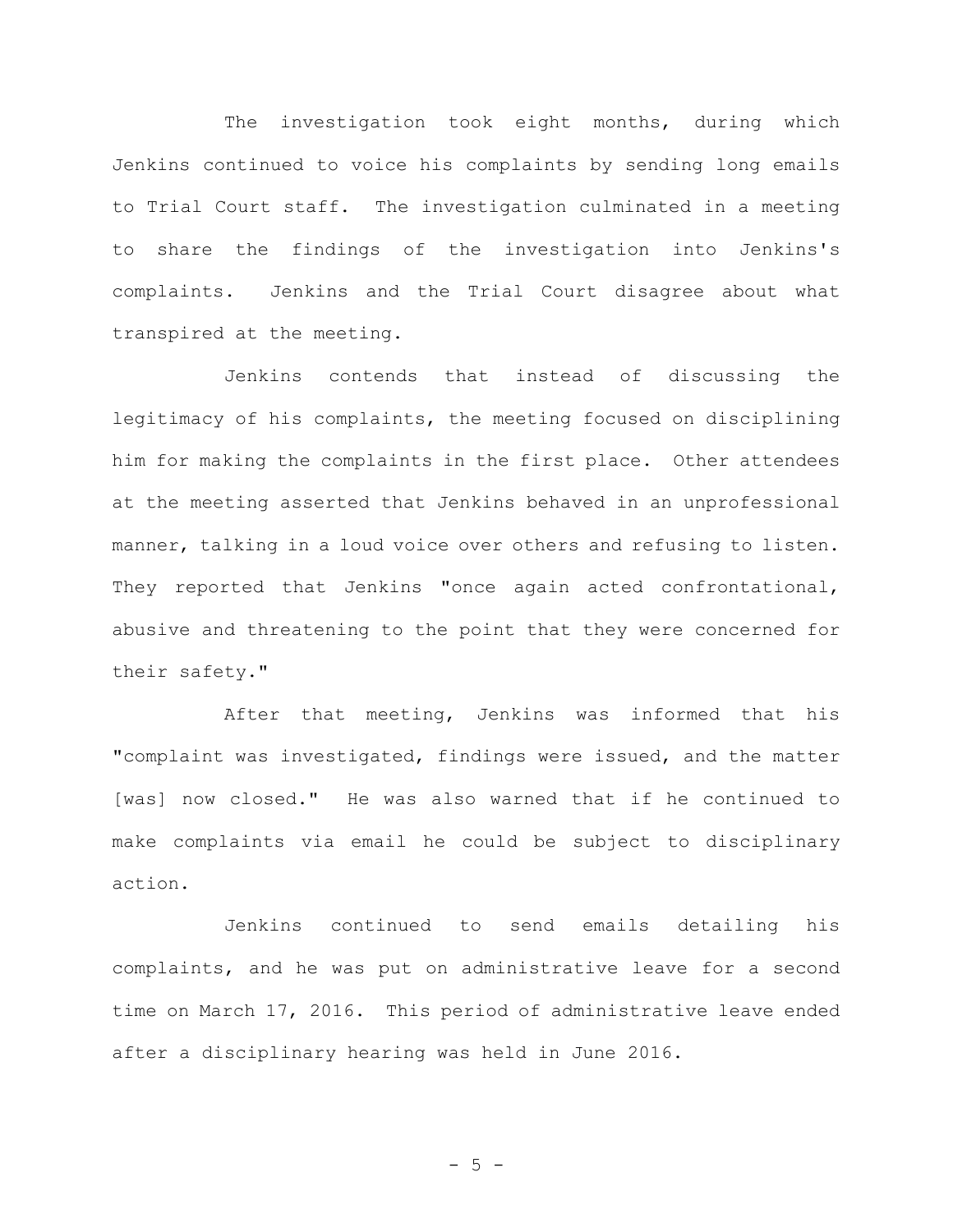The hearing was set to address alleged misconduct by Jenkins, including, among other allegations, "insubordination and failure to comply with a reasonable order." The hearing was held on June 21, 2016, and resulted in the Deputy Trial Court Administrator, Paul Burke, recommending that Jenkins "be terminated from employment in the Trial Court at the earliest possible time." Chief Justice Sullivan adopted the recommendation and Jenkins's employment ended on July 22, 2016.

Soon after Jenkins was fired in 2016, he filed this lawsuit pro se in the District of Massachusetts. His First Amended Complaint ("FAC") included three counts: a 42 U.S.C. § 1983 claim for depriving him "of a professional right," namely the ability to "perform[] his duties free from obstruction and intimidation"; a retaliation claim under Title VII, 42 U.S.C. § 2000e-3, predicated solely on the fact of his termination from his job at the Trial Court; and a discrimination claim under Title VI, 42 U.S.C. § 2000d. The FAC named as defendants several Massachusetts Housing Court judges and employees, including Jeffery Winik, Michael Neville, Paul Burke, Timothy Sullivan, Mark Colon, Eamonn Gill, Elizabeth Day, Antoinette Rodney-Celestine, Harry Spence, and Paula Carey, as well as the Trial Court itself and Massachusetts Attorney General Maura Healey.

On December 16, 2016, the Trial Court filed a motion to dismiss on the grounds that the Eleventh Amendment barred Jenkins's

- 6 -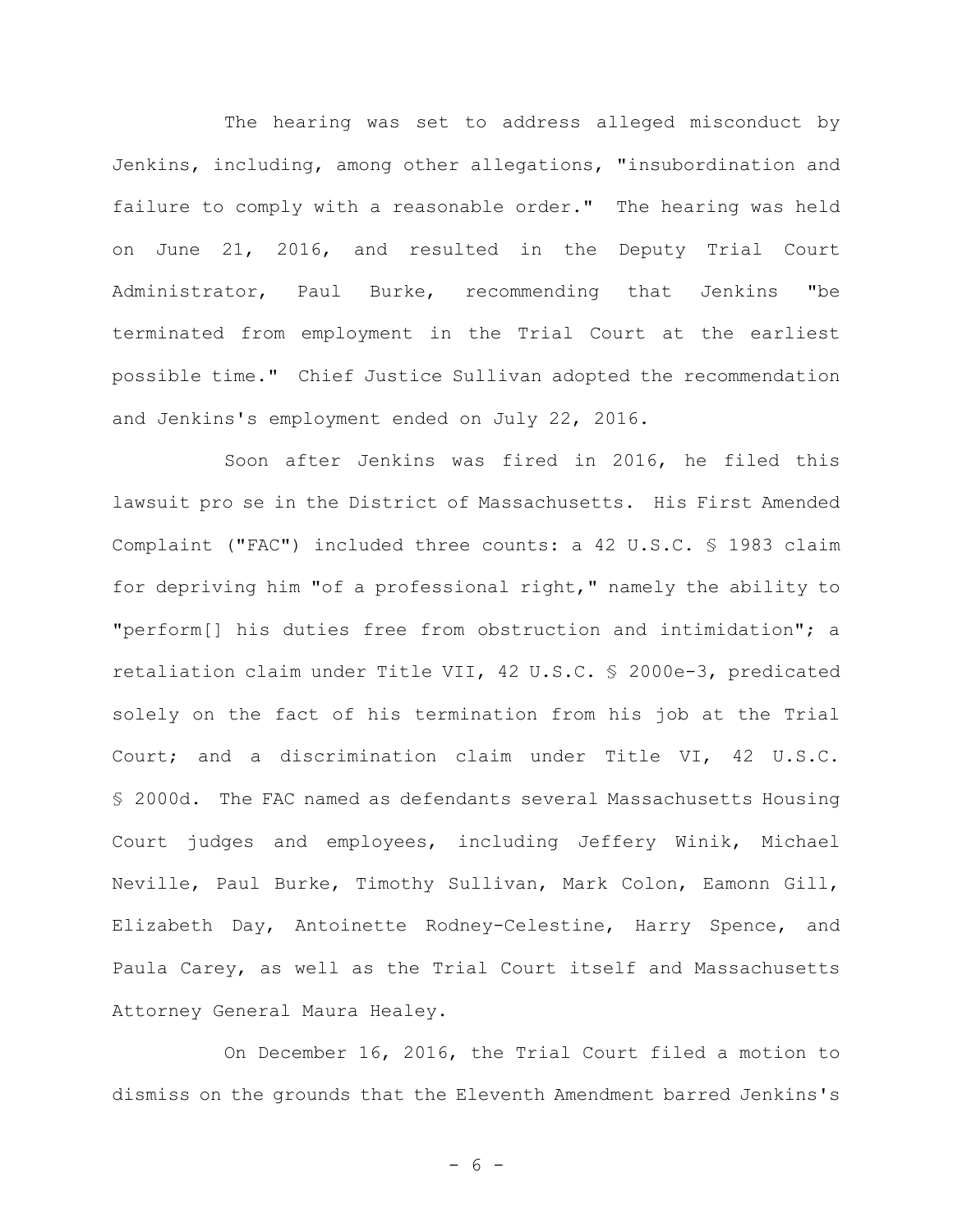§ 1983 claim, that Jenkins had failed to plead sufficient facts to support his Title VI claim, and that he had failed to exhaust his Title VII claims with the U.S. Equal Employment Opportunity Commission ("EEOC") before filing suit. The individual defendants also filed a motion to dismiss Jenkins's claims on the same day.

Jenkins thereafter filed, on December 21, 2016, a charge of unlawful employment discrimination and retaliation with the EEOC. He subsequently filed an opposition to the defendants' motion to dismiss on December 29, 2016, in which he explained that he had filed an EEOC charge and attached it to his opposition motion.Jenkins also filed another EEOC charge the following day complaining of disability discrimination, and he received rightto-sue letters from the EEOC for both charges on January 25, 2017.

On August 1, 2016, the District Court assigned this case to a magistrate judge. The Magistrate Judge soon thereafter issued a report and recommendation that addressed the defendants' motions to dismiss Jenkins's claims.

The Magistrate Judge's report recommended that both motions to dismiss be granted in their entirety. The District Court adopted the Magistrate Judge's report and dismissed Jenkins's counts with prejudice with the exception of the Title VII claim, which the District Court granted Jenkins leave to amend.

On June 13, 2017, Jenkins filed his Second Amended Complaint ("SAC").The SAC claimed that, in violation of Title

- 7 -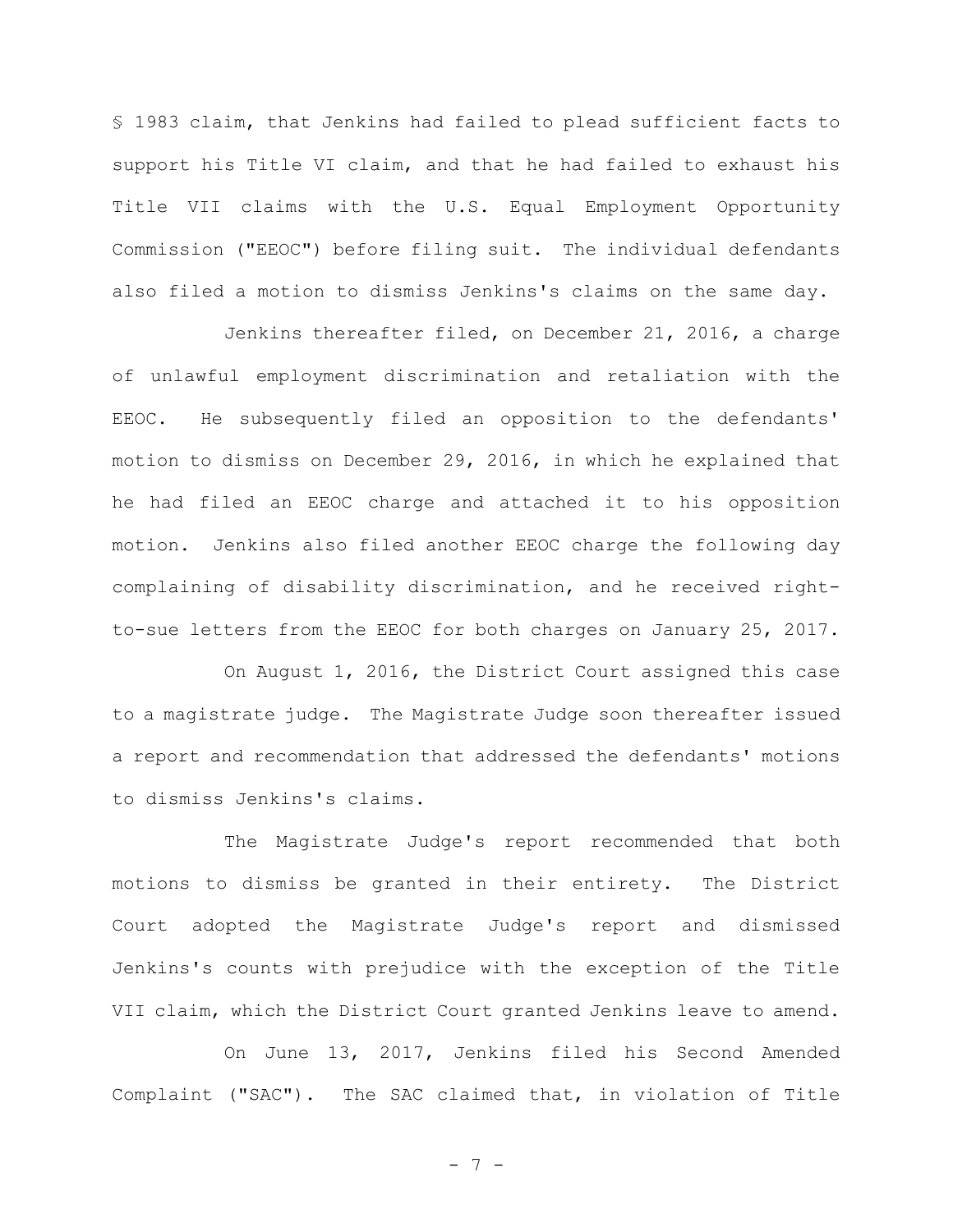VII § 2000e-3, Jenkins had been subject to a hostile work environment at the Trial Court because of his race and national origin and that he had been retaliated against for complaining about racial and national origin discrimination. The Trial Court moved to strike the SAC, which the Magistrate Judge recommended granting in its report and recommendation.

The District Court struck Jenkins's Title VII hostile work environment claim in response to the motion but denied the motion with respect to his Title VII retaliation claim. The District Court struck the hostile work environment claim on the ground that Jenkins had failed to exhaust his administrative remedies.The Trial Court and Jenkins both filed motions for reconsideration, which the District Court denied.

On September 11, 2018, Jenkins sought leave to amend the SAC to add a count alleging disability discrimination under the Americans With Disabilities Act ("ADA") and § 504 of the Rehabilitation Act. Jenkins appended to that motion the ADA charge that he had filed with the EEOC on December 30, 2016 and for which he had received a right-to-sue letter from the EEOC in January 2017.

The District Court denied the motion on January 9, 2019, after adopting the Magistrate Judge's finding that the proposed amendment was both untimely and futile. That left only Jenkins's Title VII retaliation claim.

- 8 -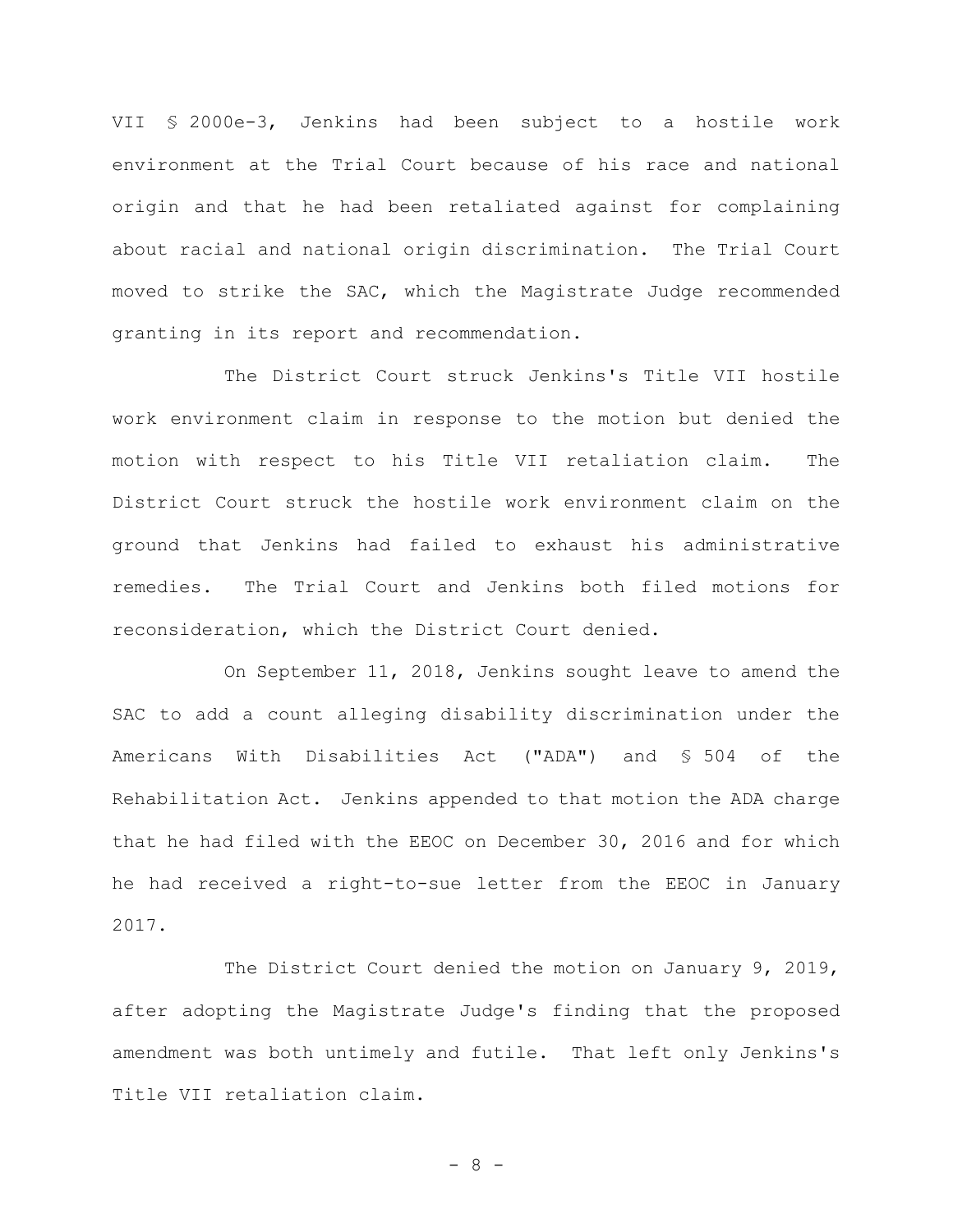The Trial Court moved for summary judgment in its favor on that claim. The Magistrate Judge recommended that the motion be granted, on the grounds that Jenkins had failed to create a genuine issue of disputed fact as to whether he had made out a prima facie case of retaliation and that even if he had, he failed to point to facts that would permit a juror reasonably to find that the Trial Court's proffered legitimate, non-retaliatory reason for Jenkins's termination was a pretext for retaliation.

The District Court adopted the report and recommendation on January 10, 2020. It thus granted summary judgment for the Trial Court on Jenkins's retaliation claim.Jenkins then filed this timely appeal.

## **II.**

We begin with Jenkins's contention that the District Court erred in granting summary judgment to the Trial Court on his Title VII retaliation claim. We review the "entry of summary judgment de novo and affirm if the record, viewed in the light most favorable to the appellant, reveals no genuine issue of material fact and demonstrates that the movant is entitled to judgment as a matter of law." Velazquez-Ortiz v. Vilsack, 657 F.3d 64, 70 (1st Cir. 2011).

The parties agree that we must assess Jenkins's retaliation claim under the McDonnell Douglas burden-shifting framework. See Ponte v. Steelcase Inc., 741 F.3d 310, 321 (1st

- 9 -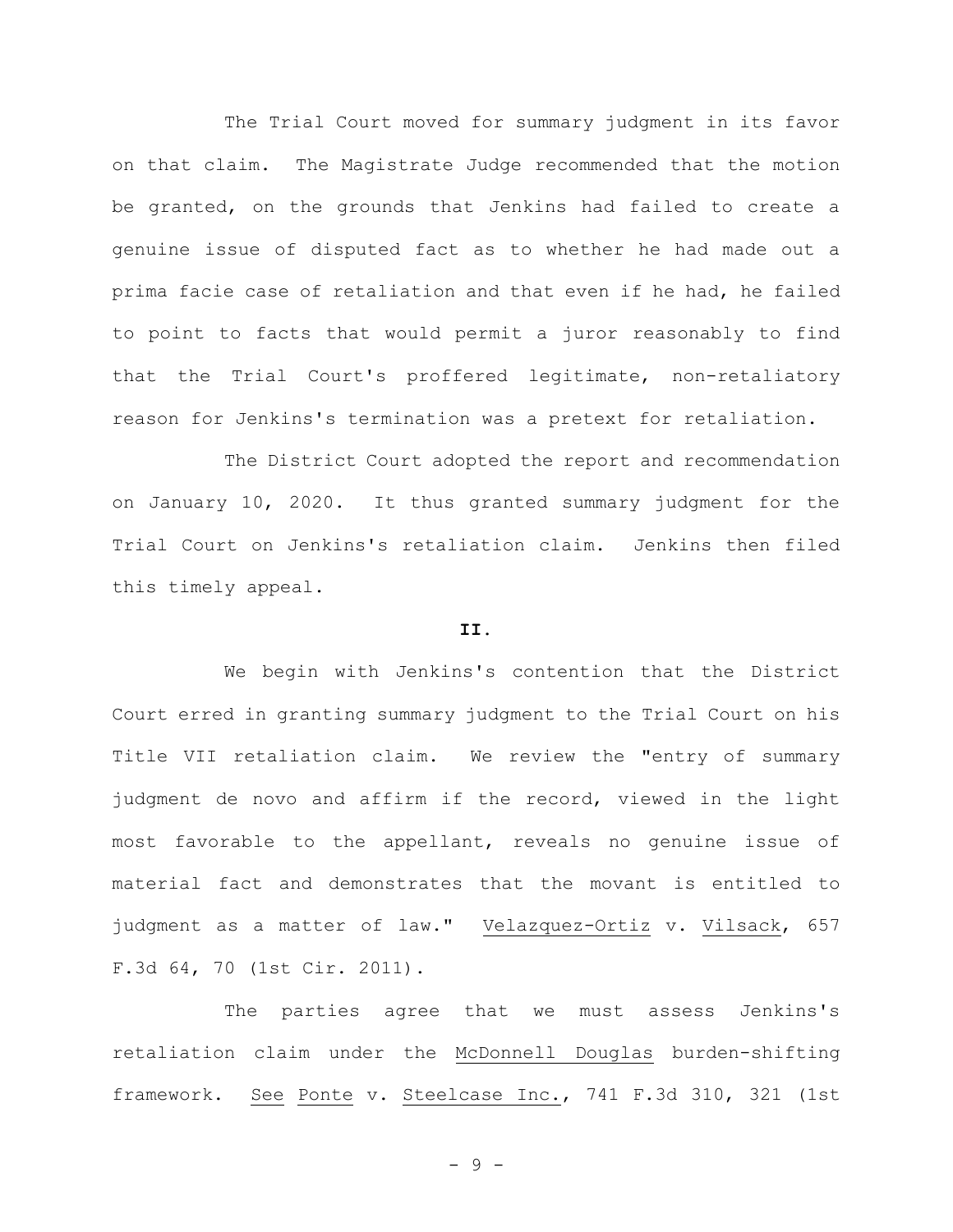Cir. 2014) (explaining that we evaluate "[r]etaliatory termination claims based on circumstantial evidence" under McDonnell Douglas); see also McDonnell Douglas Corp. v. Green, 411 U.S. 792 (1973). Under that framework, a plaintiff bringing a retaliation claim must first show "that: (1) he engaged in protected conduct under Title VII; (2) he experienced an adverse employment action; and (3) a causal connection exists between the protected conduct and the adverse employment action." Sánchez-Rodríguez v. AT & T Mobility P.R., Inc., 673 F.3d 1, 8 (1st Cir. 2012) (internal quotation marks omitted).

The parties dispute whether Jenkins has made enough of a showing of a prima facie case to survive summary judgment. But, even assuming that he has, the Trial Court argues, and we agree, he has not made the necessary showing of pretext to survive summary judgment.

Jenkins bases his Title VII retaliation claim on his ultimate termination and not on any other act that was taken against him for his protected activity.<sup>1</sup> Consequently, the Trial Court bears the burden of production to respond to Jenkins's prima

<sup>&</sup>lt;sup>1</sup> A retaliation claim need not be predicated on a termination, however. "[T]he anti-retaliation provisions of Title VII also cover employer actions that are materially adverse, specifically those that are harmful enough to dissuade a reasonable employee from complaining about discrimination." Fournier v. Massachusetts, No. 20-2134, 2021 WL 4191942, at \*3 (1st Cir. Sept. 15, 2021) (unpublished).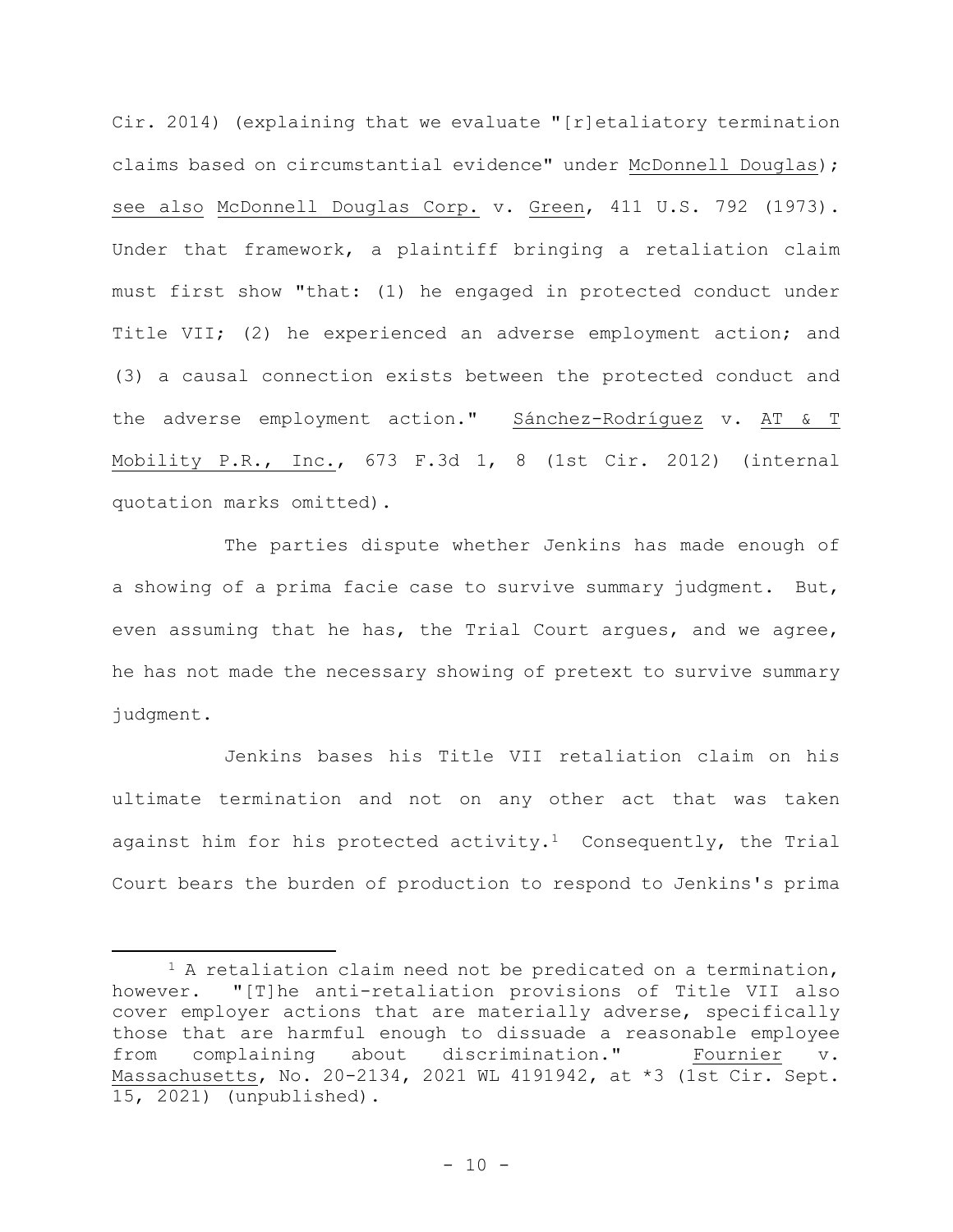facie case by putting forward a legitimate non-retaliatory basis for firing Jenkins. See Mesnick v. Gen. Electric Co., 950 F.2d 816, 823 (1st Cir. 1991) (describing the burden as one of "production" not "persuasion"). The Trial Court met that burden by asserting that it fired Jenkins because of his insubordinate behavior, which included engaging in the precise conduct that he had been told to cease -- after repeated warnings that failure to do so could result in disciplinary actions including termination -- and refusing to accept direction from many of his supervisors.

Thus, to defeat the Trial Court's motion for summary judgment in its favor, Jenkins must point to "specific facts that would demonstrate any sham or pretext intended to cover up defendants' retaliatory motive" for its decision to fire him. Calero-Cerezo v. U.S. Dep't of Just., 355 F.3d 6, 26 (1st Cir. 2004). Jenkins argues that he has done so because the record supportably shows that the Trial Court's proffered reason for his termination -- that he complained too often, too loudly, at too great a length, and in language considered "inappropriate" -- "inherently creates a dispute of fact as to its actual motive" because some of those complaints contained complaints about racial discrimination. We do not agree.

We do not dispute that an employer may not disguise retaliation for protected conduct by portraying it as merely discipline for the manner in which such conduct was undertaken.

- 11 -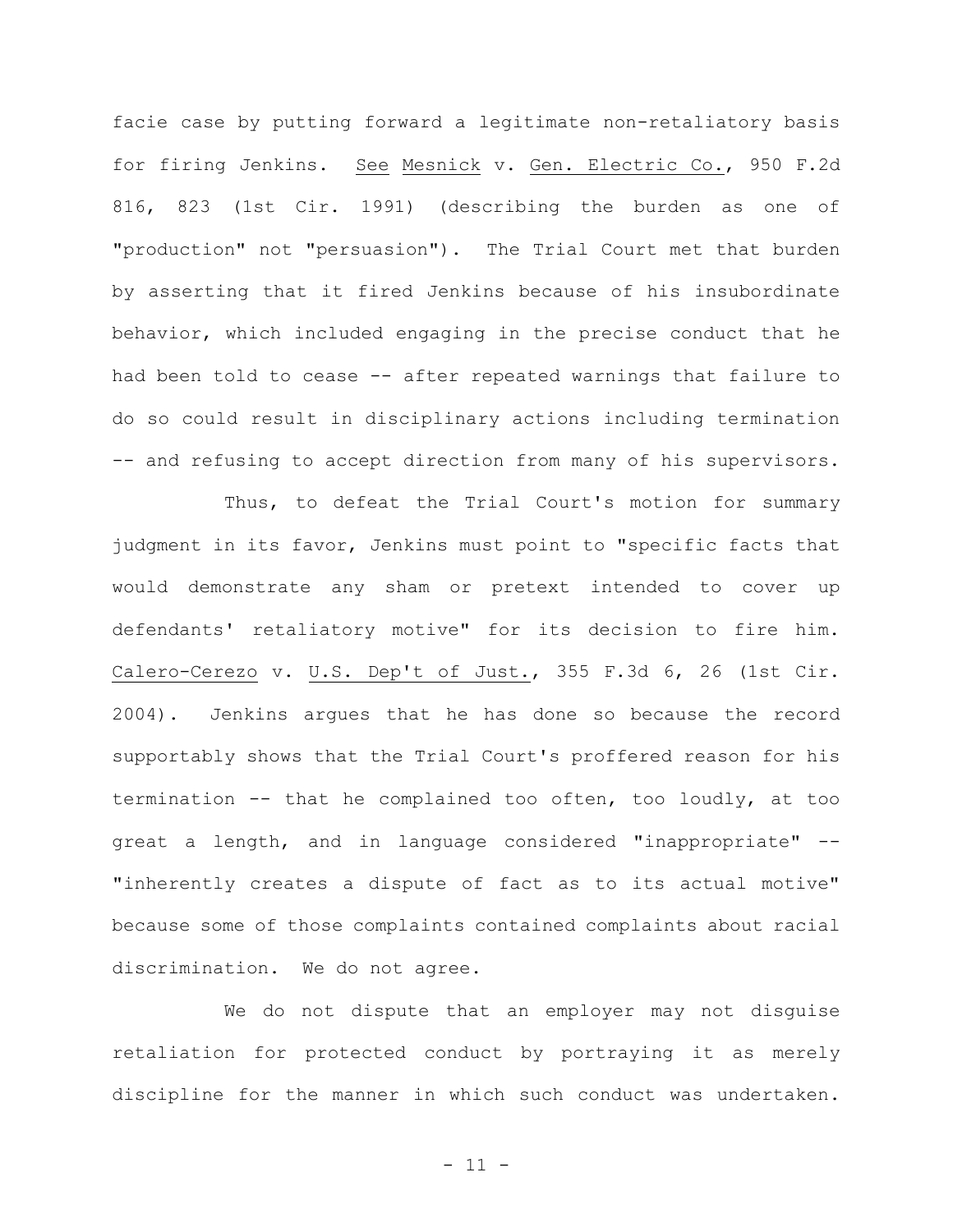But, at the same time, an individual is not immune from being disciplined on the basis of the manner in which he makes a complaint of workplace discrimination. See Mesnick, 950 F.2d at 828-29 (stating that "while statutes . . . bar retaliation for exercising rights guaranteed by law, they do 'not clothe the complainant with immunity for past and present inadequacies, unsatisfactory performance, and uncivil conduct in dealing with subordinates and with his peers'" (quoting Jackson v. St. Joseph State Hosp., 840 F.2d 1387, 1391 (8th Cir. 1988))). Here, the record precludes a reasonable juror from finding that Jenkins was fired for engaging in protected conduct rather than, as the Trial Court contended, on the basis of the insubordinate manner in which he repeatedly lodged his complaints.

The record indisputably shows that a focus of the June 21, 2016, disciplinary hearing, which preceded Jenkins's termination, was his "insubordination and failure to comply with a reasonable order" after he was "instructed on numerous occasions to cease and desist from sending emails to Trial Court employees concerning the issues [he] raised [previously]" but he nevertheless "continued to email Trial Court employees." Moreover, the record establishes that during that hearing, the Trial Court administrator, Paul Burke, assigned to investigate his complaints

- 12 -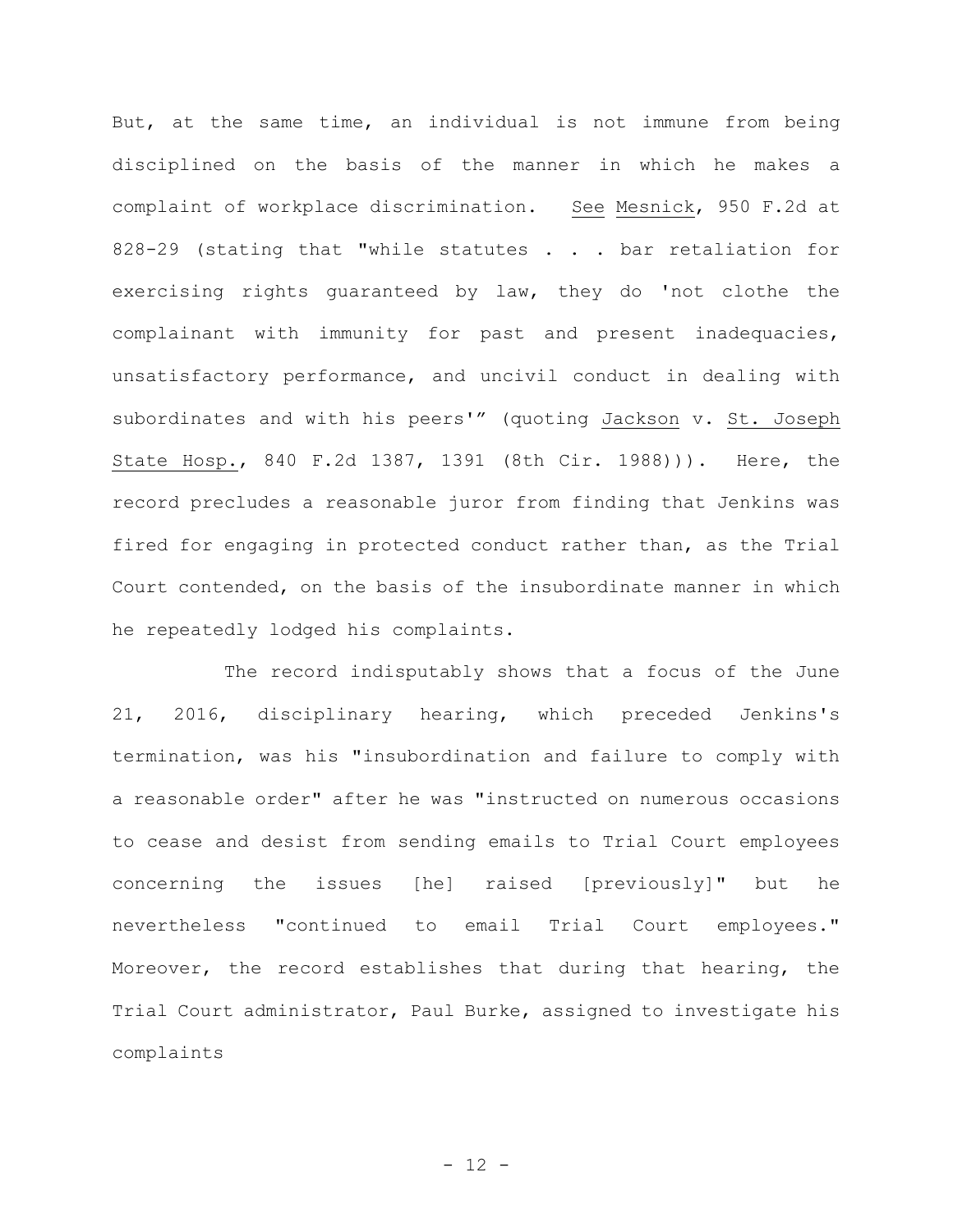asked [Jenkins] if there was any way he could put all these issues behind him and return to work as a productive member of the staff. His immediate answer was an emphatic no. Upon reflection however, he did state that he would be willing to return up on the resignation of all senior Trial Court management who have not responded to his complaints in a manner that he deems satisfactory.

In addition, the record shows that, after concluding that Jenkins had "engaged in all the misconduct" he was accused of -- including "insubordination and failure to comply with a reasonable order" -- Burke's recommendation was as follows:

> I find that Mr. Jenkins cannot return to work as a productive member of the staff. He is unwilling to accept any reasonable direction or instruction from any member of management who does not sympathize with his fixation. He would continue to be a disruptive force amongst the staff. He has received multiple written warnings over the past year and has been placed on administrative leave twice due to his abusive nature with no indication of complying with acceptable behavior.

There is nothing in the recommendation to cast doubt on the Trial Court's assertion that it fired Jenkins for reasons independent of his protected conduct and having only to do with his insubordination. Indeed, there is no reference in the report to the content of any of his complaints.

The record also provides no basis on which a juror reasonably could find that the recommendation could not have meant what it said. To the contrary, the record indisputably shows that, beginning in at least 2015, Jenkins was specifically told that the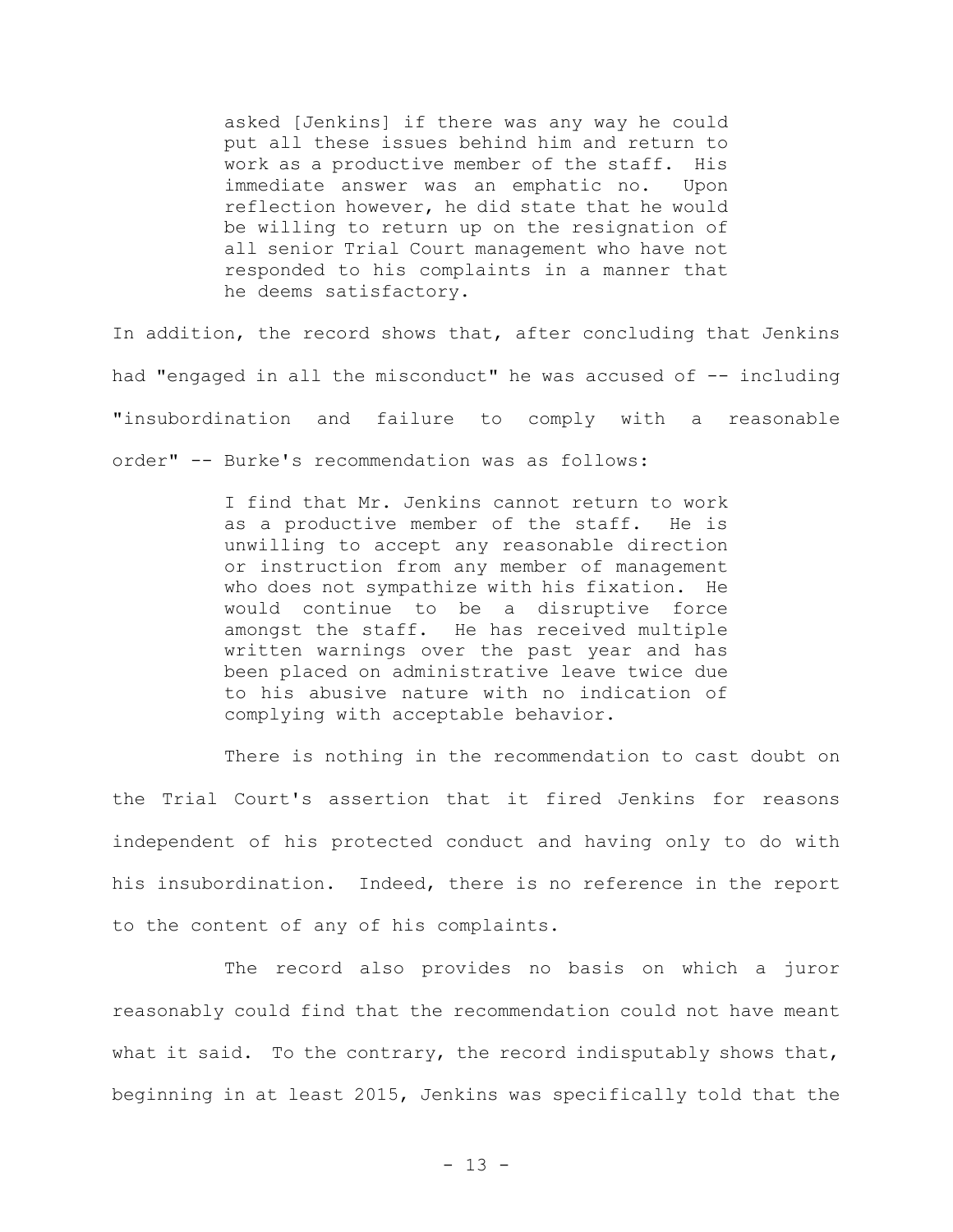manner in which he was lodging complaints -- which involved his sending lengthy emails accusing Judge Winik, Judge Pierce and Neville of improper hiring practices and sharing his criticisms of Trial Court practices to the entire housing specialist staff -was inconsistent with the "Housing Specialist Duties and Responsibilities," which he had previously received by email and which required Housing Specialists to "[c]ommunicate in a professional manner with all employees, managers, judges, clerk and [the] public." In addition, the record incontrovertibly shows that Jenkins was told that he had the right to file complaints and to make accusations against Winik and Neville, and could do so by "fil[ing] a complaint with [his] supervisor . . . , [his] supervisor's supervisor," or Human Resources, but "repeated letters and/or emails airing the same complaints to multiple parties, to include the Chief Justice of the Supreme Judicial Court and/or the Chief Justice of the Trial Court, are neither professional nor appropriate."

Nor is there any dispute that the record establishes that, despite this admonition, Jenkins subsequently sent additional letters and emails of just the sort he had been told to stop sending. Indeed, the record shows that Neville issued a written warning in response to this continuing conduct, which described the subsequent emails as being "similar [in] tone and content to the previous emails," found the conduct

- 14 -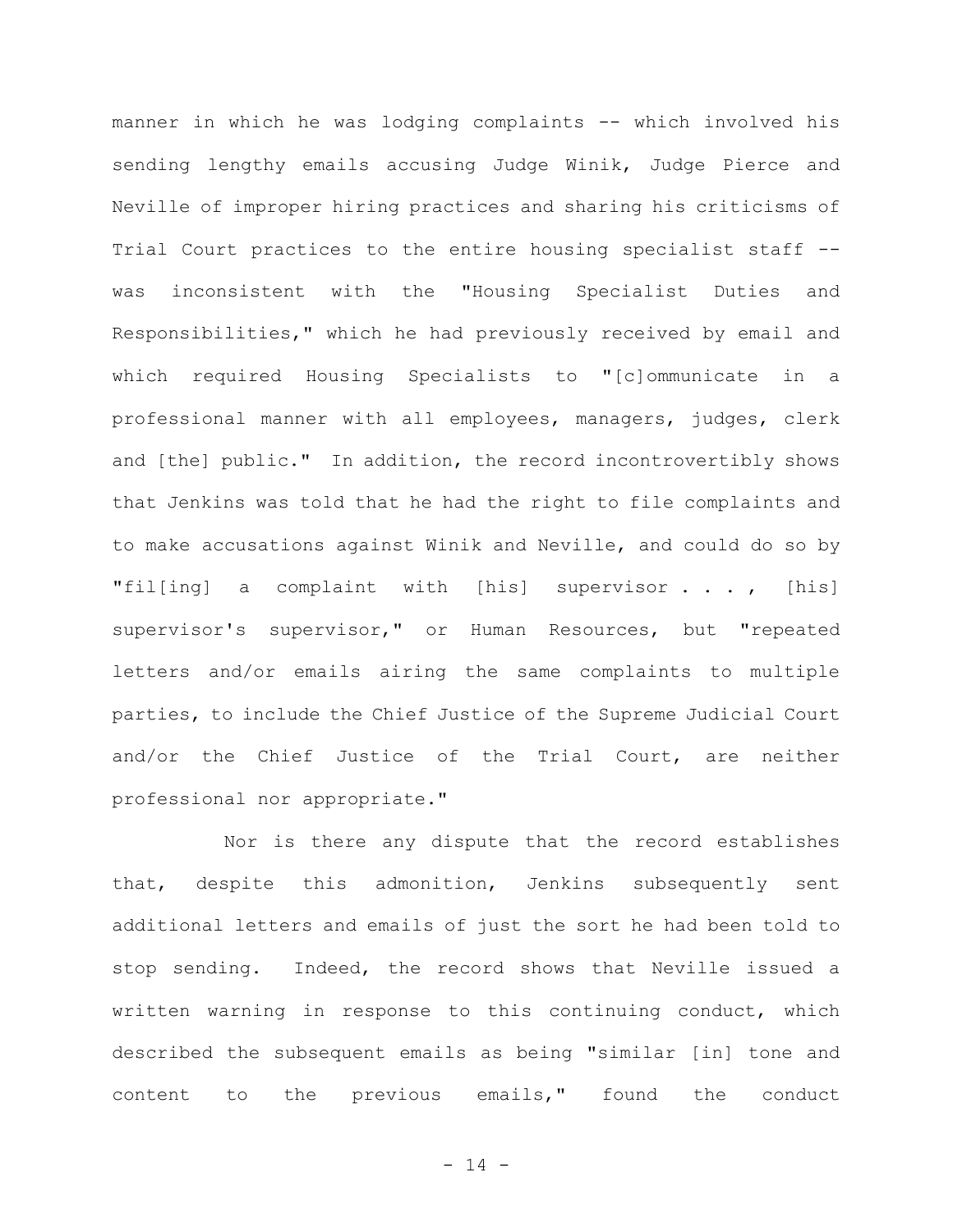"insubordinate," and reminded Jenkins of the "expectations for appropriate behavior."

The record further shows conclusively that the Trial Court responded to Jenkins's subsequent communications by informing him that the Trial Court was investigating his claims and that he could "expect a substantive response to the issues [he] raised" but that "the expectations" previously communicated to him about the proper way to express his complaints "still stand."The record shows in similarly indisputable fashion that the Human Resources attorney investigating Jenkins allegations, Antoinette Rodney-Celestine, met with him to discuss them and that, after she received multiple emails from Jenkins, Rodney-Celestine requested that Jenkins stop emailing her so she could focus on the investigation. Yet, the record also shows without dispute that, despite this request, Jenkins sent subsequent emails to her and others raising similar complaints to the ones that he had expressed in the past about Neville's promotion to Chief Housing Specialist.

That Burke's recommendation was rooted in the concerns that he identified about the way in which Jenkins had been raising his concerns rather than in the substance of them draws still more support from the fact that the record shows without dispute that, in the wake of Jenkins's continued correspondence, Rodney-Celestine sent an email in which she wrote, "[c]onsider this email a directive to you to cease and desist from sending or re-sending

 $- 15 -$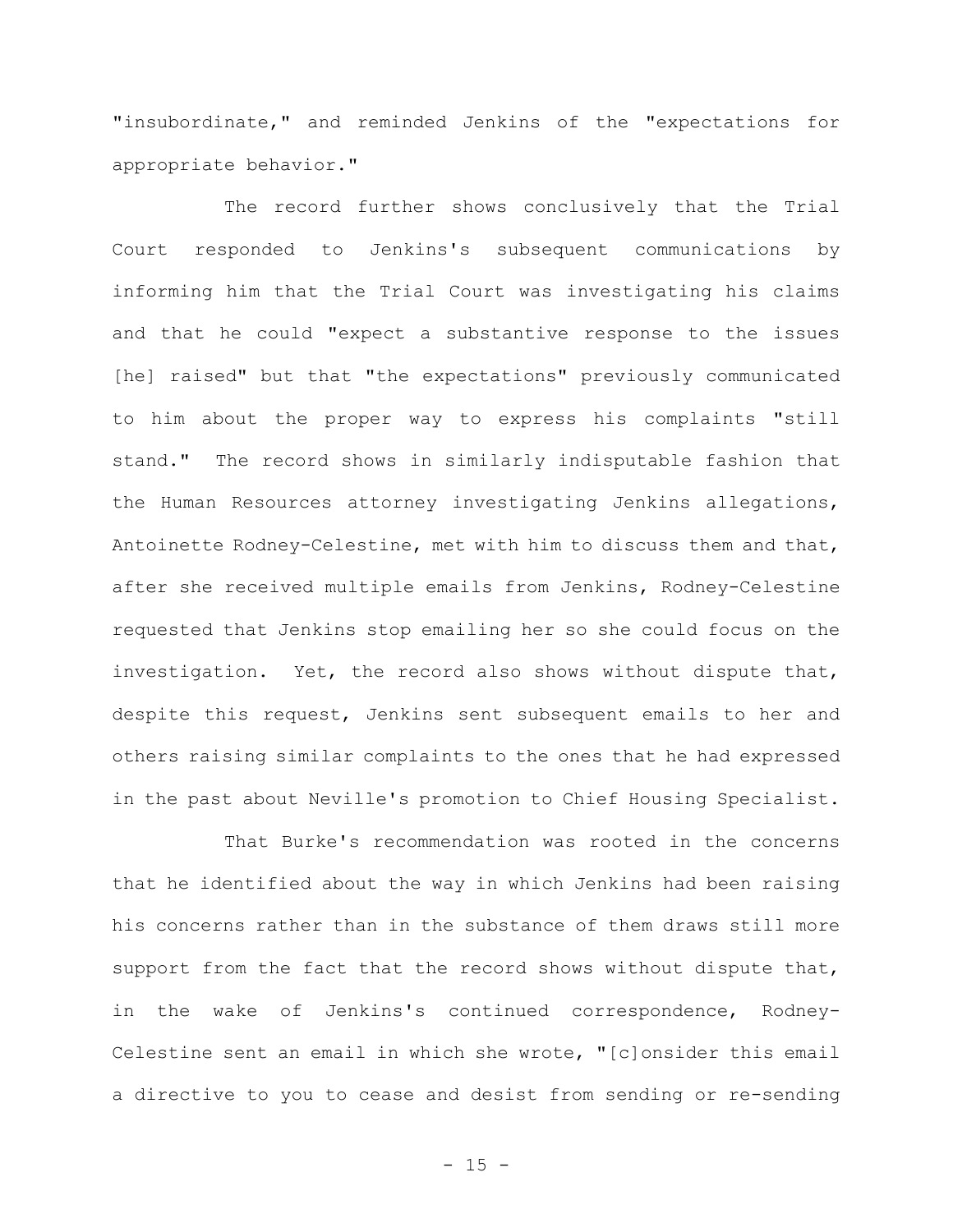any further emails and/or any other written or verbal communication to any Trial Court employee concerning any of the claims raised by you, while this investigation is pending" (emphasis omitted).

There is no dispute, however, that even then the emails did not cease. Indeed, Jenkins does not dispute that the record shows that, at the close of the investigation, Rodney-Celestine told Jenkins that he "ha[d] the right to initiate litigation" but that he was not to send any further emails concerning the claims raised in his complaint "to any employee of the Judiciary" and that Jenkins thereafter was placed on administrative leave pending a disciplinary hearing concerning his "course of misconduct."

Thus, we do not see any basis in the record on which a reasonable juror could find that the Trial Court's asserted reasons for terminating Jenkins were pretextual. We emphasize in this regard that Jenkins does not identify, for example, any comparator employee of a different race or national origin who was treated differently for similar conduct. See Thomas v. Eastman Kodak Co., 183 F.3d 38, 62 (1st Cir. 1999)**.** Nor does he credibly dispute that there was an established policy regarding how complaints must be raised that the Trial Court reasonably could have determined had been violated. See, e.g., St. Mary's Honor Ctr. v. Hicks, 509 U.S. 502, 507 (1993); Martinez-Burgos v. Guayama Corp., 656 F.3d 7, 13-14 (1st Cir. 2011). Nor, finally, does he identify record evidence that could suffice to supply a reasonable basis for a

 $- 16 -$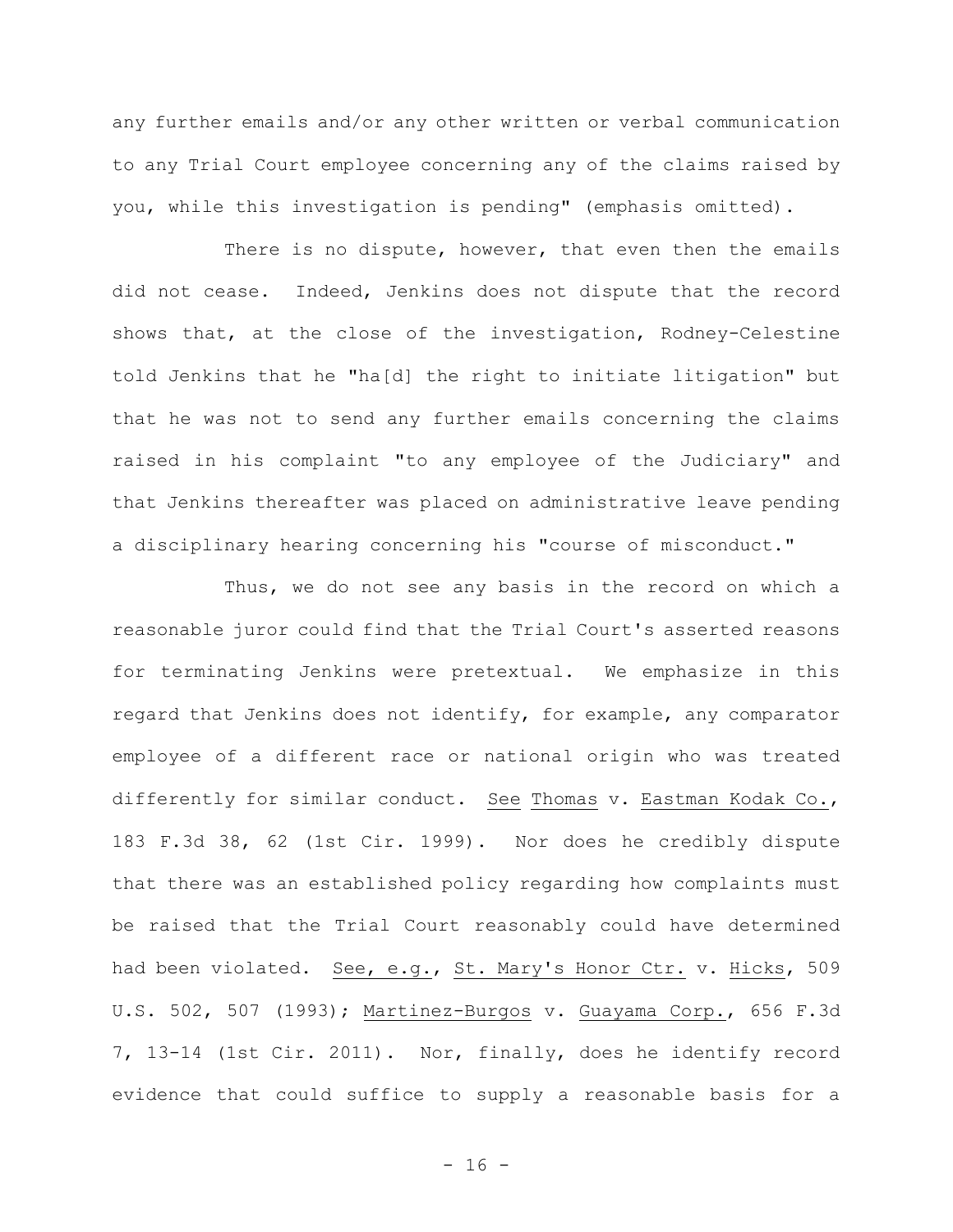juror to conclude that the Trial Court's assertedly neutral reason for acting as it did was so implausible, given his actual conduct in registering complaints over the years, that it may be considered a sham. See Hodgens v. Gen. Dynamics Corp., 144 F.3d 151, 168 (1st Cir. 1998)**.**

To be sure, an employer's inaction in the face of serious allegations of race discrimination in the workplace may invite the employee to persist in trying to have them addressed, and the failure of a court to address such discrimination within its workplace would be concerning. We thus do not dispute that a reasonable juror could take that reality into account in assessing whether to credit this employer's assertion that it took an adverse action (here, termination being the only one alleged) in response to insubordination rather than to the protected conduct. But, on this record, we can see no basis for concluding that a finding of pretext would be anything other than wholly speculative. Cf. McCarthy v. City of Newburyport, 252 F. App'x 328, 332 (1st Cir. 2007) (finding that "the record evidence compelled the conclusion that the plaintiff . . . [was fired] for nondiscriminatory reasons," namely the "repeated failure to comply" with directives from his employer). We thus affirm the District Court's grant of summary judgment for the Trial Court as to the retaliation claim.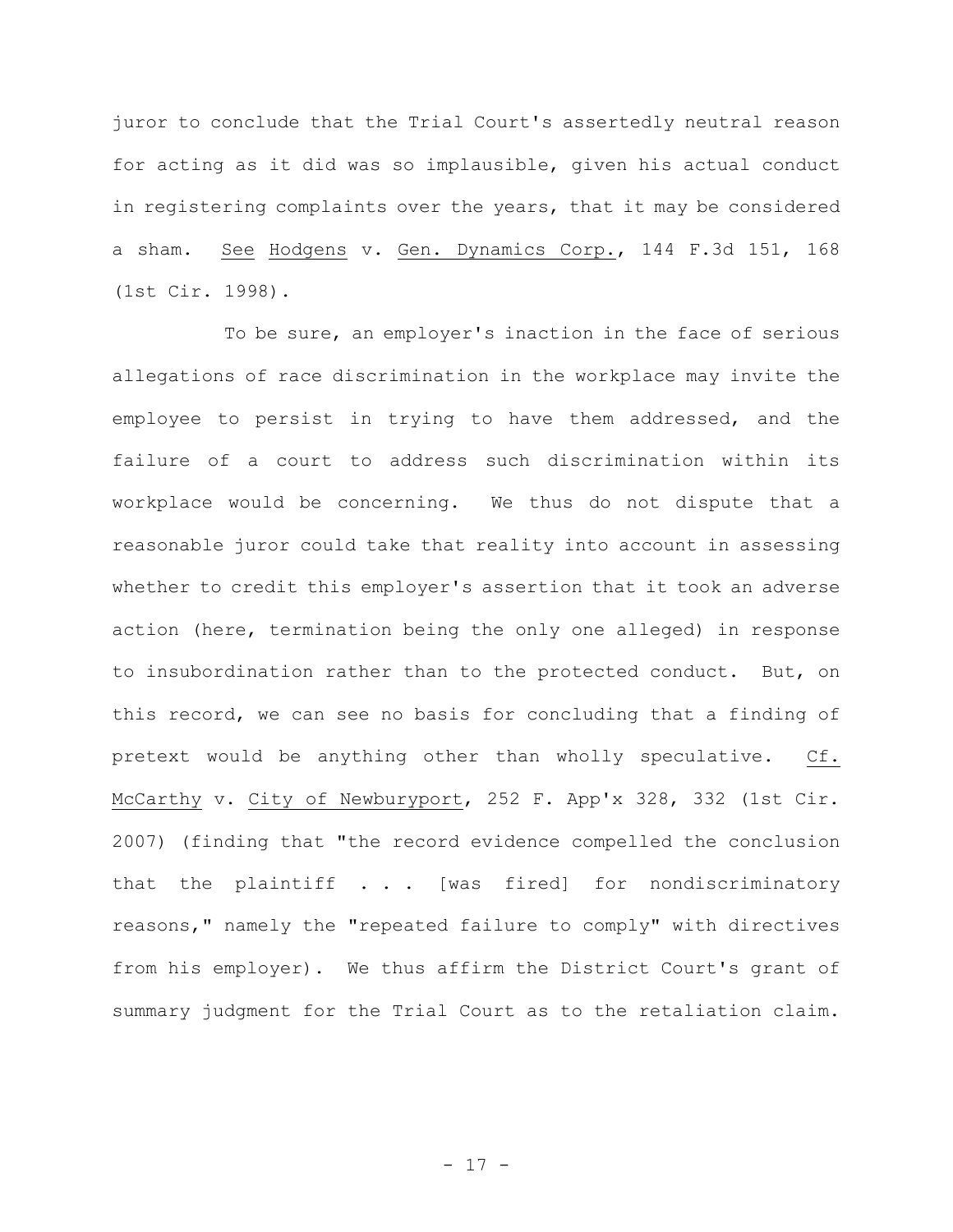We turn next to Jenkins's argument that the District Court erred in dismissing his hostile work environment claim under Title VII. Here, too, the District Court adopted the Magistrate Judge's report and recommendation with respect to the Trial Court's motion to dismiss, finding "no indication that [the claim] was exhausted at the administrative level."

There is no dispute that Jenkins filed a charge with the EEOC. But, the purposes of the administrative exhaustion requirement are to ensure that the employer has "prompt notice of the claim" and to "create[]an opportunity for early conciliation." Lattimore v. Polaroid Corp., 99 F.3d 456, 464 (1st Cir. 1996); see also Thornton v. United Parcel Serv., Inc., 587 F.3d 27, 31 (1st Cir. 2009) (noting that the "submission of an administrative claim . . . gives notice to both the employer and the agency of an alleged violation and affords an opportunity to swiftly and informally take any corrective action necessary to reconcile the violation"). Thus, the filing of such a charge alone "does not open the courthouse door to all claims of discrimination." Velazquez-Ortiz v. Vilsack, 657 F.3d 64, 71 (1st Cir. 2011). We therefore must determine whether what Jenkins presented to the EEOC was sufficient to alert the agency of the hostile work environment claim. Id.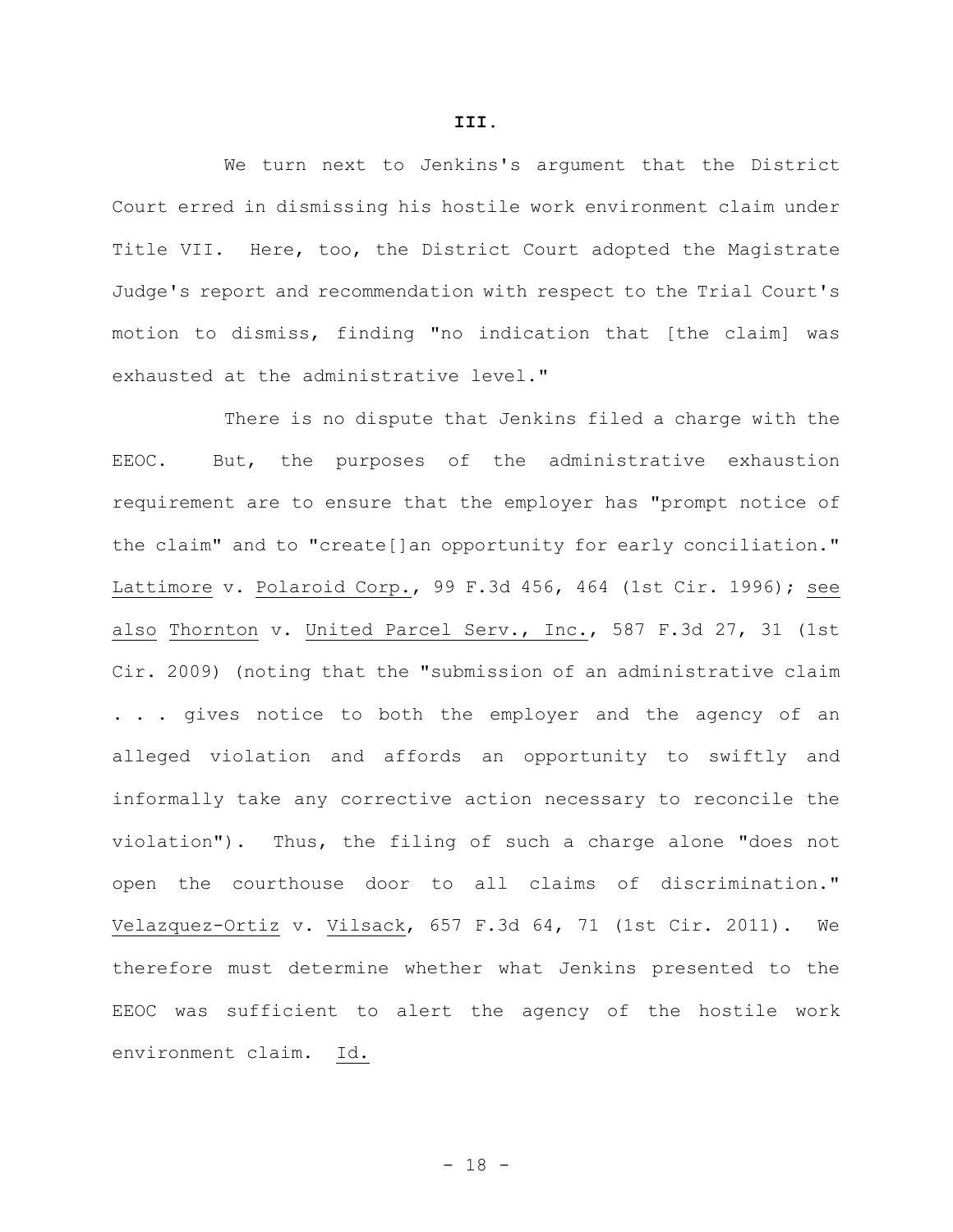To do that, we must review not only what the specific language of the agency charge states but also what the EEOC's investigation based on that charge "could reasonably be expected to uncover." Davis v. Lucent Techs., Inc., 251 F.3d 227, 233 (1st Cir. 2004). In doing so, though, we must construe Jenkins's pro se administrative charge liberally "in order to afford [him] the benefit of any reasonable doubt." Lattimore, 99 F.3d at 464. That review is de novo. See Vilsack, 657 F.3d at 70.

Jenkins does not suggest that his second charge that he filed with the EEOC put it on notice that Jenkins was making a hostile work environment claim. Jenkins's sole contention is that the District Court erred in finding that he had not put the EEOC on notice of the hostile work environment claim because the District Court understood the FAC to make out a race-based hostile work environment claim and Jenkins had provided the EEOC with a copy of the FAC alongside his first EEOC charge.

We assume for present purposes that the FAC was provided to the  $EEOC.2$  The Trial Court argues in response, however, that even if it was, the FAC "would not have put the EEOC on notice to investigate anything about it." In support of this contention,

<sup>2</sup> We note that the defendants dispute whether the EEOC ever received the FAC. But, we do not need to resolve that issue as we conclude that even if the EEOC was provided with the FAC, the FAC would not have put the EEOC on notice to investigate Jenkins's hostile work environment claim.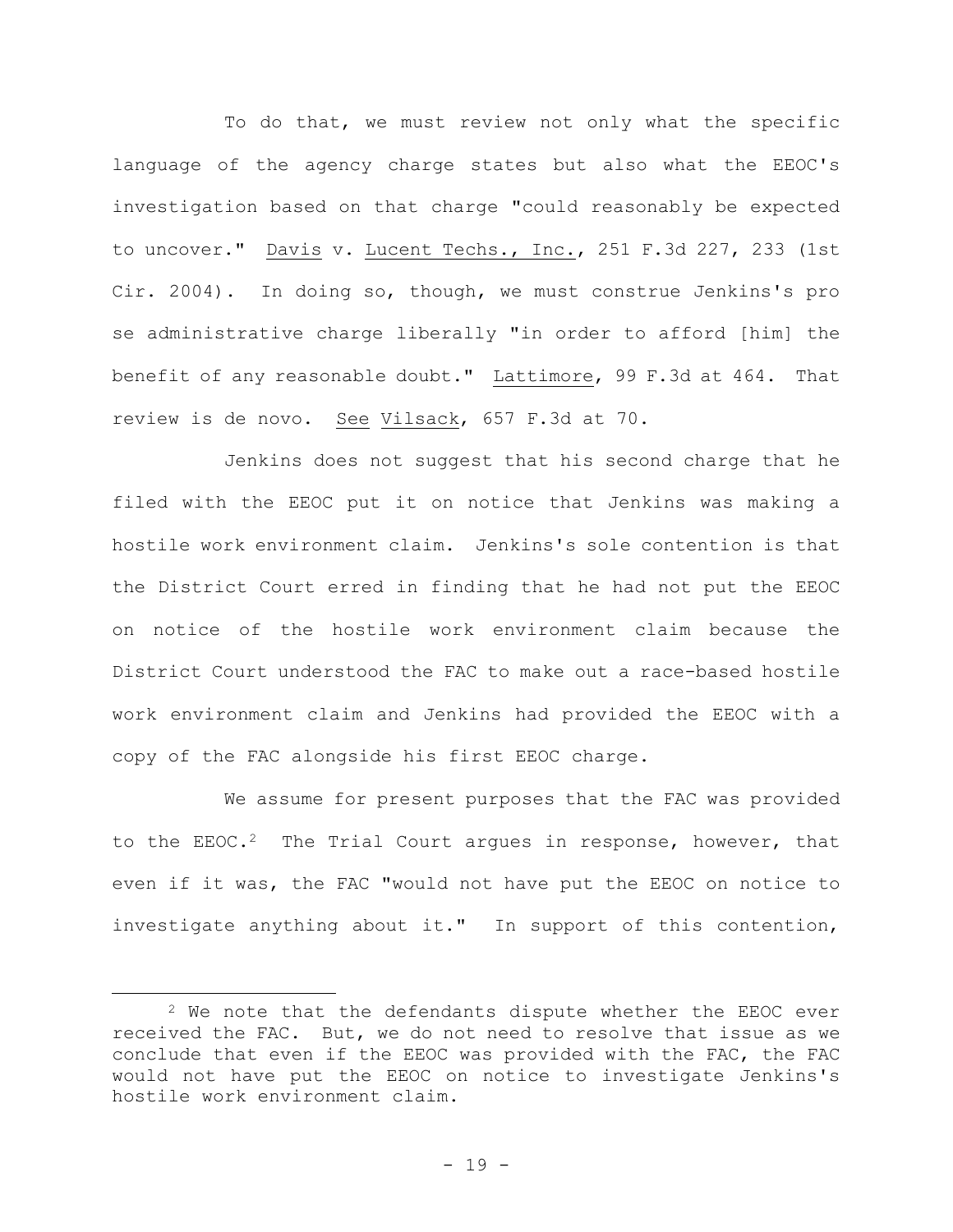the Trial Court points out that "it is not within the EEOC's jurisdiction to concurrently investigate Title VII claims pending in a District Court." Because a Title VII claim must first be filed with the EEOC and the EEOC's investigation of that claim must be complete before a claimant can file a federal suit, the Trial Court argues, the EEOC "would have ignored" a hostile work environment claim made out in a complaint on the assumption that its portion of the Title VII process had ended.

Jenkins does not offer any response to the Trial Court's arguments in this regard in his reply brief. Nor does he explain in any of his briefs to us why his provision of the FAC alongside his first EEOC charge would have put the EEOC on notice of its need to investigate his hostile work environment claim. Instead, he asserts only that "[i]f the District Court understood the FAC made out a racially hostile environment claim, then the EEOC also must be presumed to have been on notice when [he] provided the federal agency with a copy of the FAC." But, that assertion fails to acknowledge the many possible reasons the EEOC might have had to overlook any allegations of a hostile work environment that Jenkins made out in the FAC -- the most obvious of which is that the text of the first EEOC charge styles itself as a retaliatory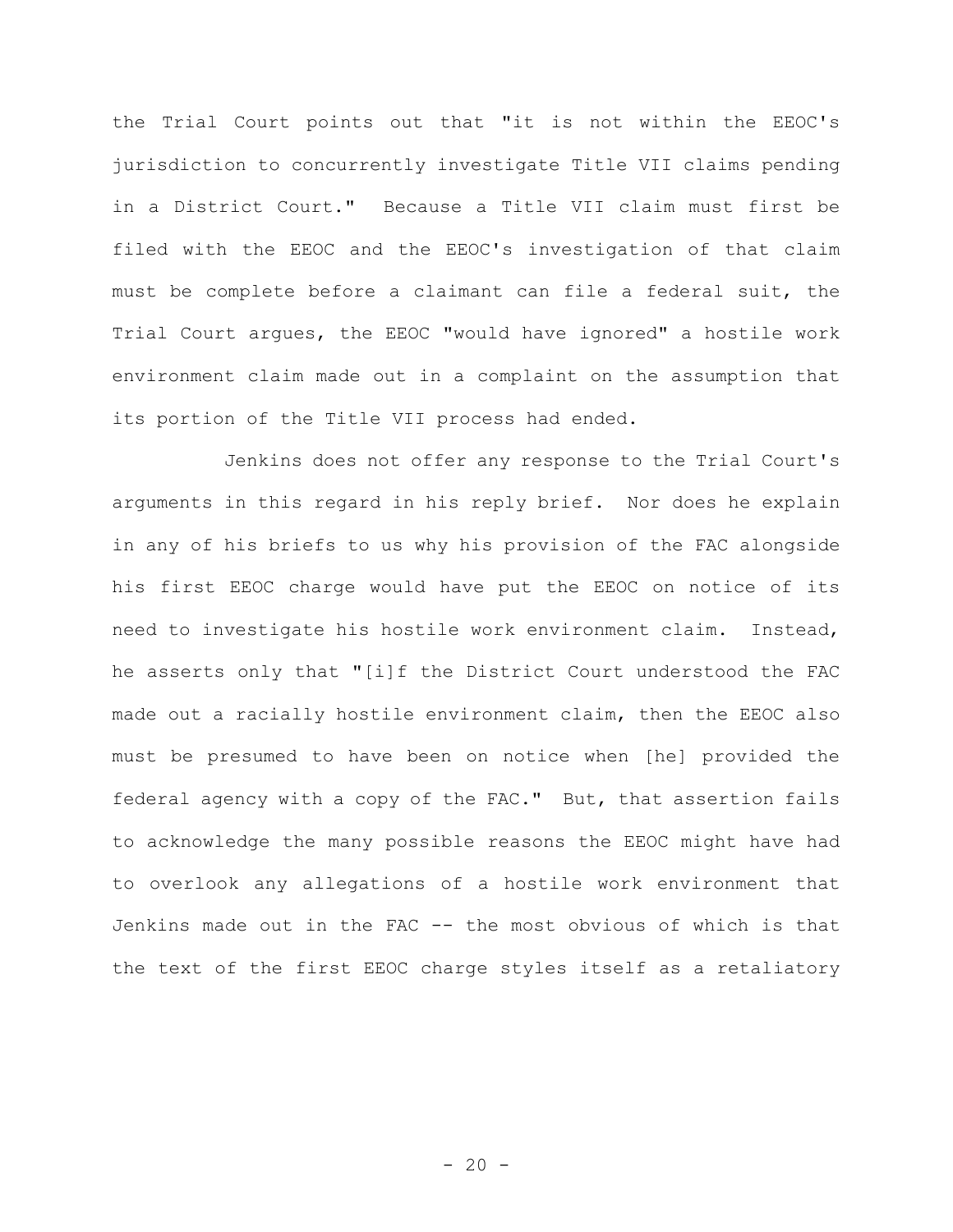termination claim and contains no suggestion that Jenkins was making out a racially hostile work environment.<sup>3</sup>

Thus, because Jenkins fails to develop an argument as to why the EEOC would have been alerted to its need to investigate his hostile work environment claim by him simply providing the EEOC with his FAC, we affirm the District Court's dismissal of Jenkins's hostile work environment claim. See United States v. Zannino, 895 F.2d 1, 17 (1st Cir. 1990) (holding that party's failure to develop argument in appellate brief results in waiver).

**IV.**

Jenkins's final challenge is to the District Court's denial of his motion for leave to amend his SAC to add claims alleging that the Trial Court discriminated against him because of his disability. We review a district court's denial of a motion seeking leave to amend for an abuse of discretion, "defer[ring] to the district court's hands-on judgment so long as the record

 $3$  At oral argument, Jenkins pointed us to Thornton v. United Parcel Serv., Inc., 587 F.3d 27 (1st Cir. 2009), and Powers v. Grinnell Corp., 915 F.2d 34 (1st Cir. 1990), as support for his assertion that, by providing a copy of the FAC to the EEOC, Jenkins put the EEOC on notice of his hostile work environment claim. But these cases merely explain that "[t]he scope of the civil complaint is accordingly limited by the charge filed with the EEOC and the investigation which can reasonably be expected to grow out of that charge." Thornton at 31 (quoting Powers, 915 F.2d at 38). Jenkins did not develop an argument, however, as to why in his case the EEOC would have discovered the basis for his hostile work environment claim in the course of investigating his retaliatory termination claim.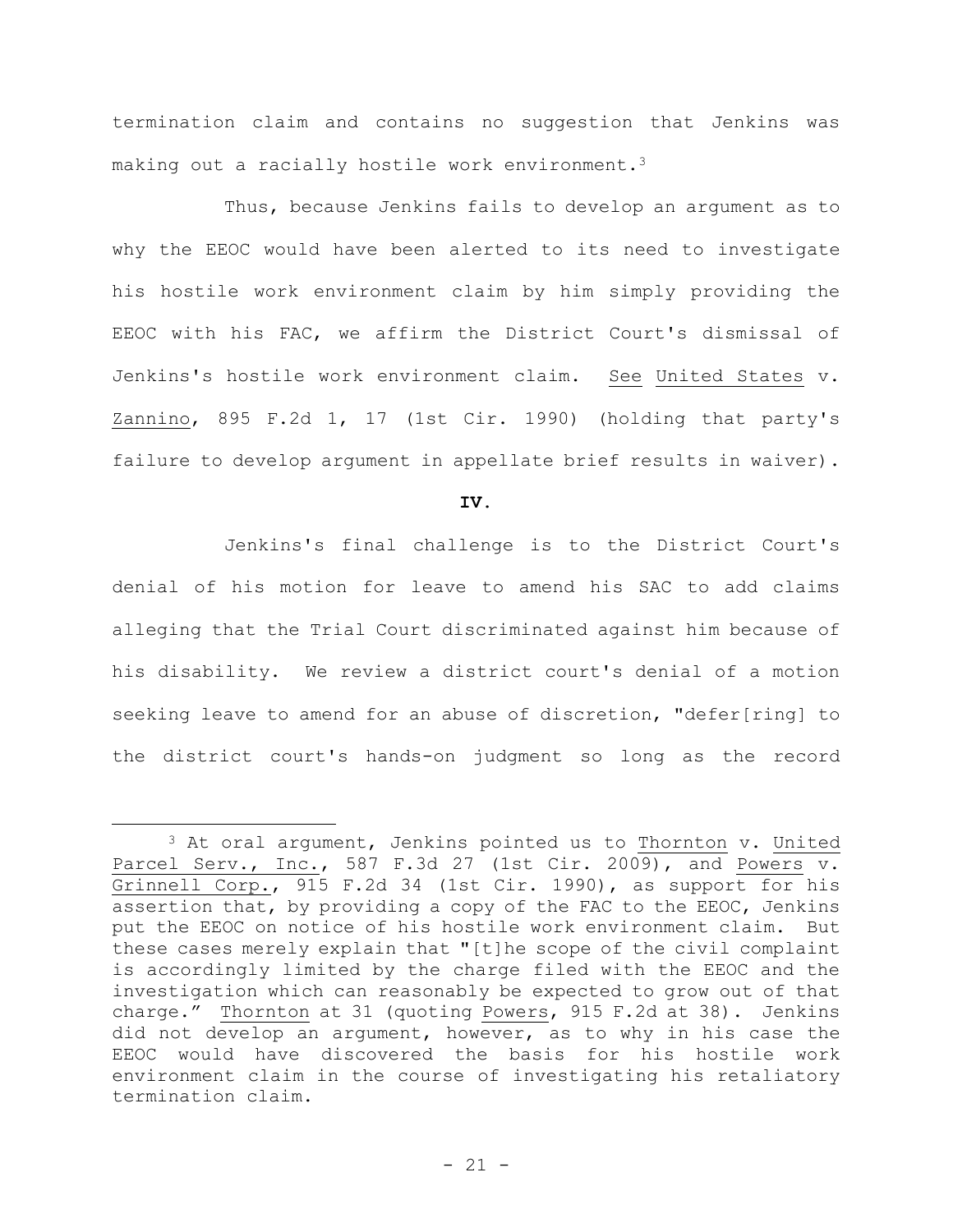evinces an adequate reason for the denial." Torres-Alamo v. Puerto Rico, 502 F.3d 20, 25 (1st Cir. 2007).

While leave to amend should be "freely given when justice so requires," id. (quoting Fed. R. Civ. P. 15(a)), "a district court may deny leave to amend when the request is characterized by 'undue delay, bad faith, futility, [or] the absence of due diligence on the movant's part.'" Nikitine v. Wilmington Tr. Co., 715 F.3d 388, 390 (1st Cir. 2013) (quoting Palmer v. Champion Mortg., 465 F.3d 24, 30 (1st Cir. 2006)).

Here, the District Court adopted the Magistrate Judge's report and recommendation to deny Jenkins's motion for leave to amend without comment. The Magistrate Judge's report and recommendation first concluded that Jenkins's motion be denied because it "reflect[ed] undue delay and lack of diligence." It explained that although Jenkins had received a right-to-sue letter from the EEOC for his claims of disability discrimination on January 25, 2017, he did not seek to amend his complaint to add these claims until October 2018. Thus, the Magistrate Judge concluded that "[i]t [was] simply too late to add the claims now." In addition, the Magistrate Judge concluded that Jenkins's motion for leave to amend his complaint should be denied because the "proposed amendments would be futile." The Magistrate Judge explained that the addition of Jenkins's claim of disability discrimination under the ADA would have been futile because the

 $- 22 -$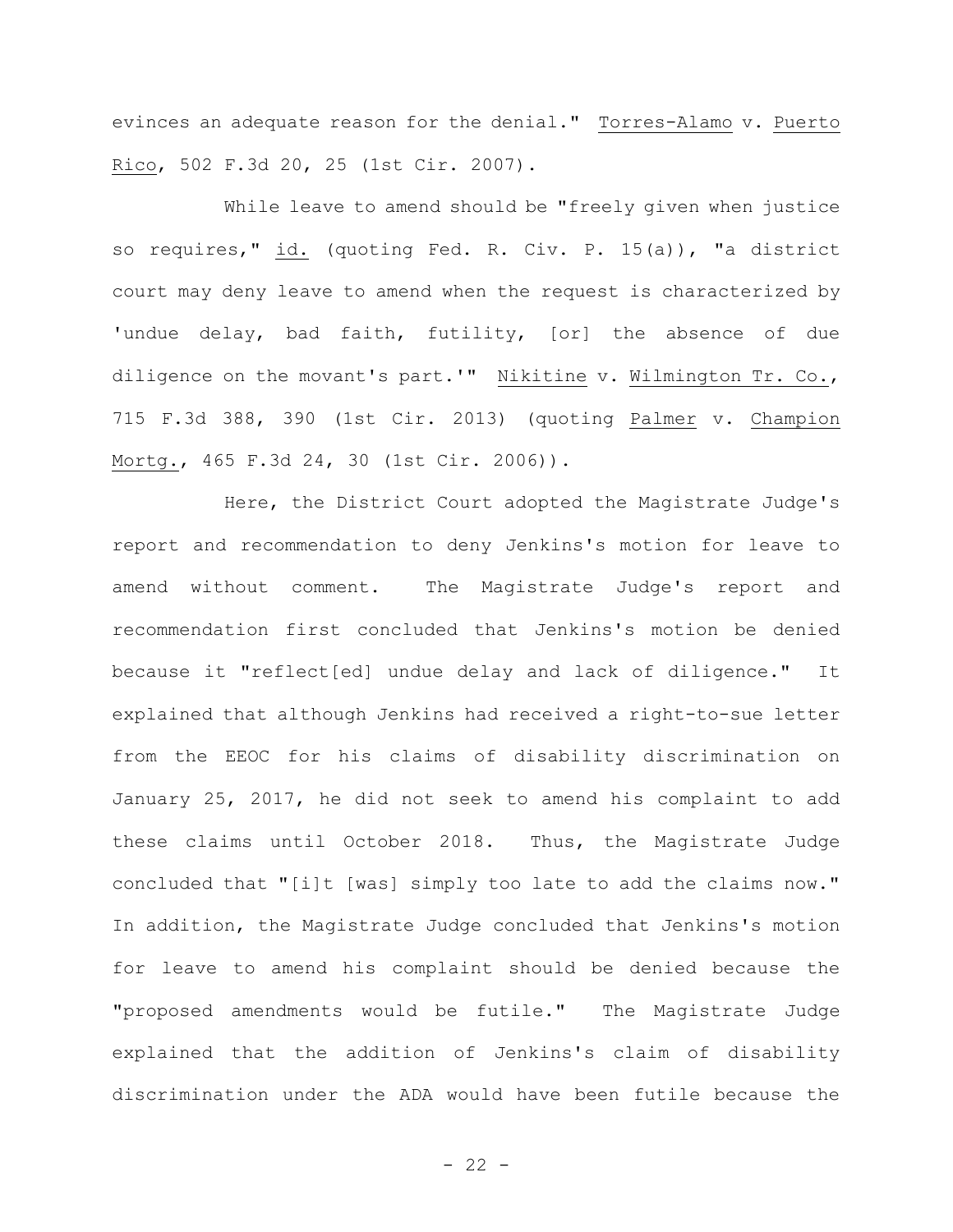Trial Court "was part of the judicial branch of the Commonwealth" and thus his "ADA claims [were] barred by the Eleventh Amendment." The addition of a claim of disability discrimination under § 504 of the Rehabilitation Act would also have been futile, the Magistrate Judge reasoned, because the proposed claim did not contain "any allegation that [the] defendant . . . is the recipient of federal funding," which was "an element" of his claim under the Act, and because Jenkins "alleged various grounds for his termination" when the Act "requires an individual to have suffered discrimination 'solely by reason of . . . his disability.'"

Jenkins does not challenge the District Court's refusal to grant him leave to amend his complaint to add the ADA claim. He appeals only the denial of his motion to amend with respect to the Rehabilitation Act claim. He contends that both of the Magistrate Judge's reasons for recommending a denial of his motion to amend with respect to that claim were invalid, such that the District Court abused of discretion by adopting them. But, if either ground is sound, we must affirm the denial. Accordingly, we bypass Jenkins's challenge to the futility finding, because we conclude that the District Court did not abuse its discretion in determining that Jenkins acted with "undue delay and a lack of diligence" in amending his complaint to add the Rehabilitation Act claim.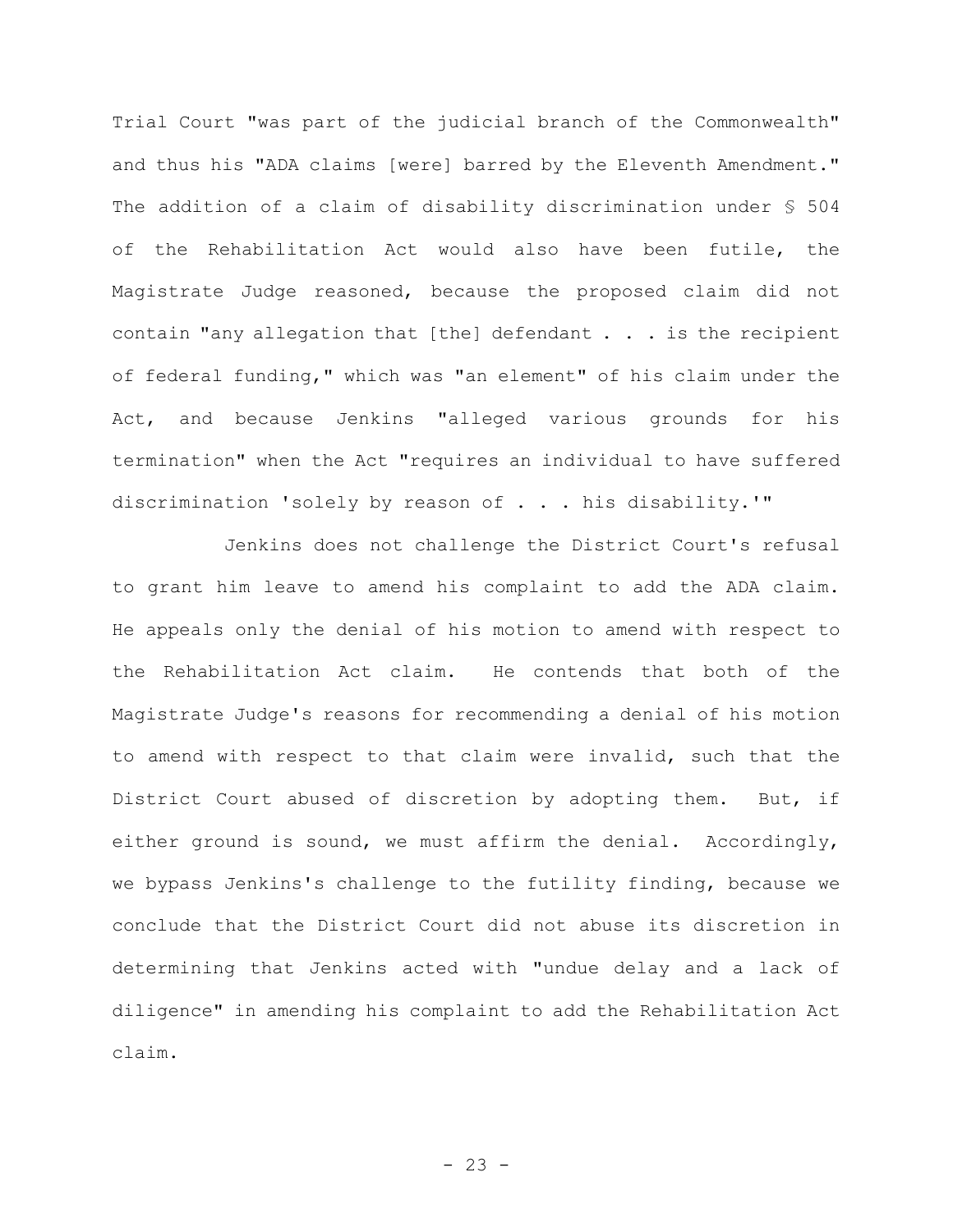"[W]hen 'a considerable period of time has passed between the filing of the complaint and the motion to amend, courts have placed the burden upon the movant to show some valid reason for his neglect and delay.'" Nikitine, 715 F.3d at 390–91 (quoting Hayes v. New Eng. Millwork Distribs., Inc., 602 F.2d 15, 19–20 (1st Cir. 1979)). Here, the record shows that Jenkins contemplated the possibility that the Trial Court had discriminated against him on the basis of his disability as early as December 30, 2016, when he filed a charge with the EEOC alleging such discrimination and that he subsequently received a right-to-sue letter from the EEOC for those claims on January 25, 2017. Yet, he did not seek to amend his complaint to add a claim of disability discrimination until October 2018 -- over a year and a half later. During that period, moreover, Jenkins amended his complaint -- he filed his SAC on June 13, 2017 -- but he did not take that opportunity to add these additional claims. As Jenkins provides no explanation for letting over a year pass before seeking leave to amend, we cannot say that the District Court erred in denying Jenkins's motion to amend his complaint. See, e.g., id. at 390 (affirming a district court's denial of a motion to amend after a six-month delay); Villanueva v. United States, 662 F.3d 124, 127 (1st Cir. 2011) (same but finding undue delay after four months).